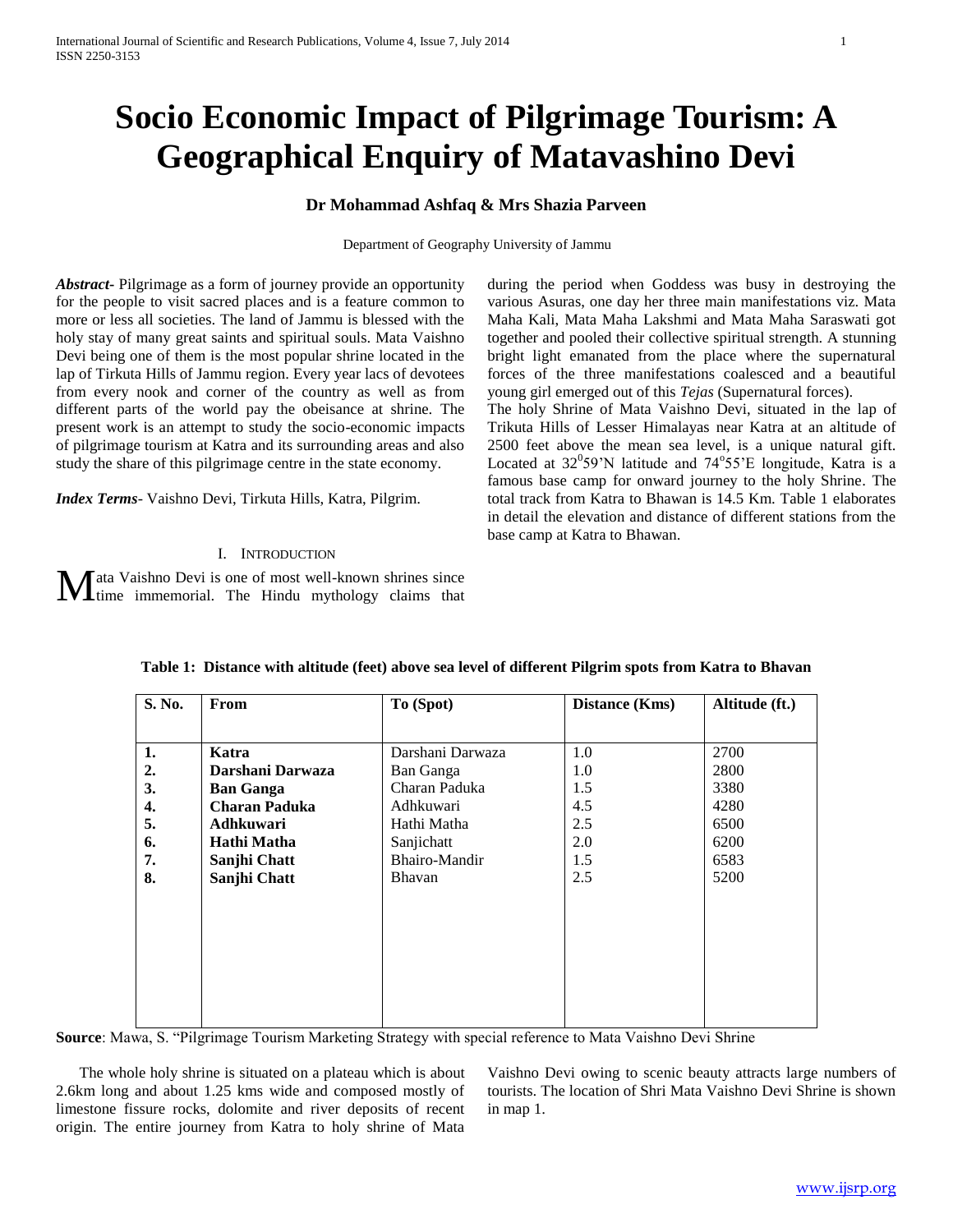

![](_page_1_Figure_3.jpeg)

## **Objectives**

 The main aim of the study is to ascertain the socio Economic impact of pilgrimage tourism of Mata Vaishno Devi on the economy of Jammu and Kashmir. In order to achieve this, the following objectives have been set.

 1. To provide a coherent and credible set of pilgrimage tourism account of Mata Vaishno Devi.

 2. To examine the influx of Pilgrims tourists of Mata Vaishno Devi.

 3. To assess the impact of pilgrimage tourism on the socioeconomic status of the local residents.

 4. To analyze the impact of pilgrimage tourism (Vaishno Devi) on the economy of the state.

## **Methodology**

 An empirical research is a cumulative product of primary and secondary sources of data. The secondary data sources in the form of government and non- government publications have been extensively used to develop the conceptual frame work. The

micro level analysis has been made by using primary sources. Primary survey of Mata Vaishno Devi has been conducted for the collections of information on various aspects of pilgrims as well as local inhabitants of the regions. This information has been collected with the help of questionnaires. In order to analyze the socio-economic impacts on the region various aspects like growth of pilgrims in number as well as in percentage, expenditure on different sectors of tourism, like accommodation, food, transportation, offering and shopping and miscellaneous activities has been taken into consideration. Further, the data has been analyzed by applying appropriate statistical and cartographic techniques. Besides, efforts have also been made to show tourism Multiplier and income effects in the study.

#### II. SOCIAL IMPACT OF PILGRIMAGE TOURISM- KATRA.

 Social assets are one of the most important motivating and influencing factors in determining the tourist destinations and also awakening the desire of a tourist to see new areas and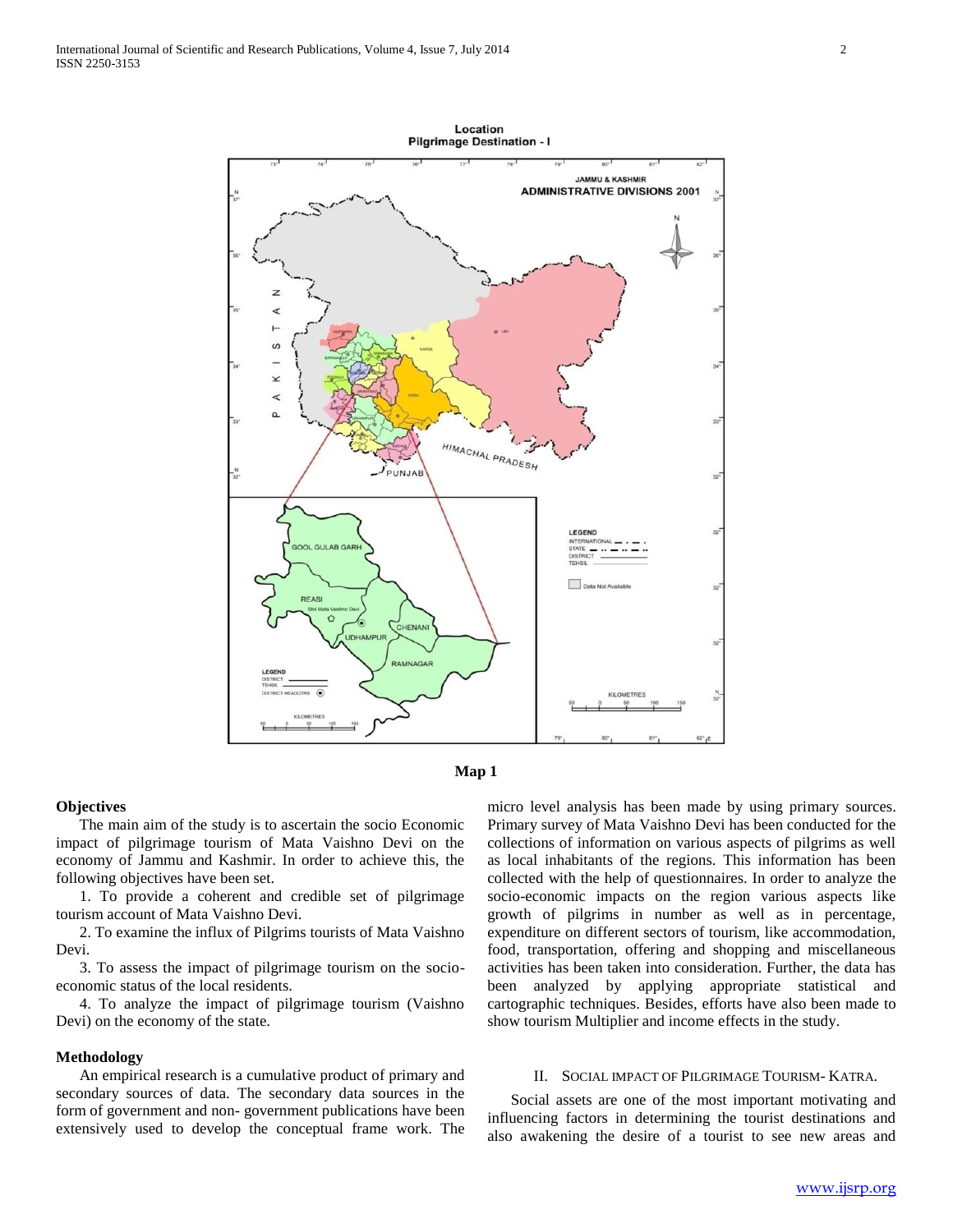visualizing them to be different from their own. For a moment they want to mingle themselves in to a new world. This whole process causes a social change to come in the society. Appreciation of social impact of tourism has been neglected; however, Sir George Young logically highlighted the importance of considering social impact of tourism along with its economic impact. The social consequences of the economic activity are to be taken into consideration at some stage during growth of that activity in a universal manner. Tourism involves the trafficking of people, because it personifies contacts with the rich and the poor nations of the world. A major part of its very existence is social intercourse, because it is an industry that is very sensitive to non-economic influence, tourism requires the establishments of careful balance between economic and social benefits, in tourism there is personal confrontation, affluence and poverty.

Tourism indeed is not all economics it is a host-guest relationship. Tourism expands the social and cultural frontiers through the interaction of various cultures and also due to enhanced educational ability which equips the humanity with new ideas, new skills and new cultures thereby acting as a powerful instrument of socio-economic transformation. Social impacts of tourism refer to the change in the quality of life of residents of tourist destinations as a result of development of tourism in that region. Katra, is a hub of pilgrimage tourism in Jammu region. Due to the development of tourism a great change has been noticed among the young generation than the older people. There is no doubt that this destination has experienced a

vital social change in the past three decades. The change in society is very natural but advent of tourism along with modern mass media has accelerated the process of change. Sometimes the change is viewed as undesirable and unhealthy.

 No doubt with the spread of information and communication revolution, the world is shrinking towards a global village. In the study area, this process has been further accelerated due to tourism. The cultural setup, lifestyle, food habits, dress, language, dance, drama, music, literature, value system, rituals and customs everything has witnessed tremendous change as a result of tourism in the study area. Sometime the change is desirable but in most of the cases it is a dilution of socio-cultural framework of the host region. The social changes/impacts can be study under the following heading:

## **1.1 Demographic change – Katra**

 Katra is known the world over, for its great religious sanctity and supreme reverence. The growth rate of population in Katra shows a remarkable change since 1911 to 2011 (Table 2). The earlier settlement of Katra was known as Thath, which was renamed later on as Katra by Maharaja Gulab Singh in 1981. As evident from the population figures of year 1911, there were only 828 persons living in the settlement of Katra during the period of Dogra rule. The whole hillock of Mata Vaishno Devi Ji belonged to the Dharmath Trust, which was looking after the management of Holy cave and the route along the Dharamshallas.

**Table 2: Growth of Population since 1911-2011 – Katra**

| <b>Census Year</b> | <b>Population</b> | $(\%$ age)<br><b>Decadal Growth</b> |
|--------------------|-------------------|-------------------------------------|
| 1911               | 828               |                                     |
| 1921               | 868               | 4.83                                |
| 1931               | 950               | 9.44                                |
| 1941               | 1005              | 5.78                                |
| 1951               | 1267              | 26.06                               |
| 1961               | 1529              | 20.62                               |
| 1971               | 3315              | 116.80                              |
| 1981               | 4573              | 38.00                               |
| 1991               | <b>NA</b>         | <b>NA</b>                           |
| 2001               | 8303              | 81.56                               |
| 2011               | 9008              | 8.49                                |

**Source:** Census of India 2011.

 The table further reveals that the population of Katra Town has increased to 3315 in 1971 and 9008 in 2011 A.D. respectively. But with an increase in pilgrim flow the resident population also grew to 116.8 percent during 1961-71 decade. It is only, because of this growth in population that the Government of Jammu and Kashmir state has to notify the settlement of Katra under the provisions of Jammu and Kashmir State Municipal Act, making Katra as an urban town with constitution of a Notified Area Committee. Besides, the increase in resident population, the floating population has also increased by i.e. 81.56 percent from 1981 to 2001, especially after the constitution of Shri Mata Vaishno Devi Shrine Board in 1986. In the recent decade the growth of population at katra town is 8.49 percent which is very low as compare to the previous decadal growth rate.

#### **1.2 Occupational structure – Katra**

 As per the Census records of previous four decade, i.e. 1961, 1971, 1981 and 2001 an analysis has been made that reflects a drastic change in the occupational pattern in the decade of 1961- 71**.** It is observed that cultivators' percentage has decreased from 10.2 percent (1961) to 2.6 percent (1971) and 1.4 percent in 1981. A further decline of 0.2 percent in the year 2001 has been recorded. Being a pilgrimage centre substantial increase has been made noticed in the territory sector, where labourer category and other services has increased from 10.9 percent (1961) to 17.7 percent (1971) to 19.20 percent (1981) and 34.0 percent (2001). Similarly, the decrease in non-worker dependent on pilgrims has been found declined from 70.3 percent (1961) to 65.7 percent (1981) and 63.1 percent (2001). The table reveals that the economic base of the town has considerably strengthened in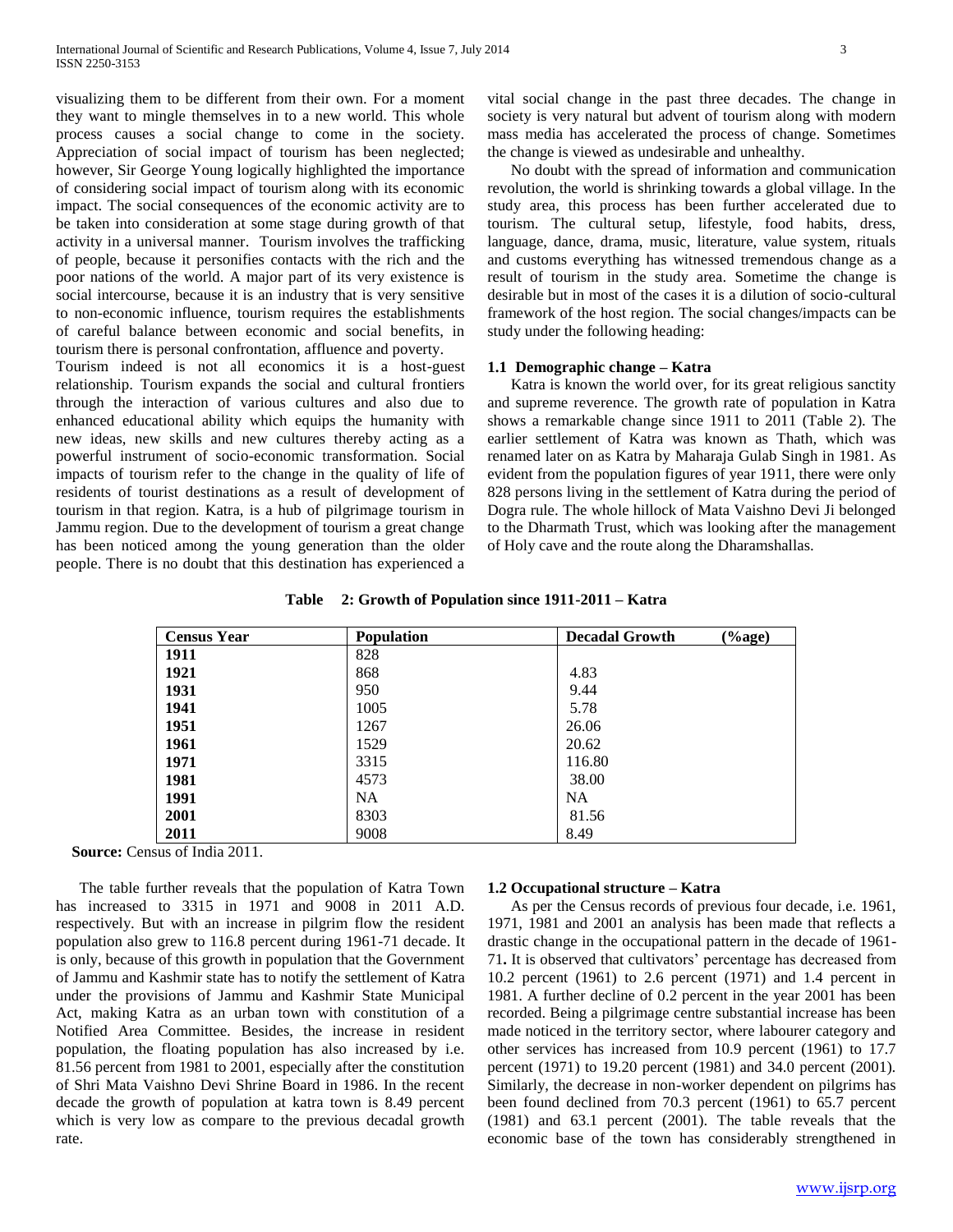secondary and tertiary sector, but has dwindled in primary sector because of increased urbanization.

| <b>S. No.</b> | <b>Occupation</b>                | 1961  | 1971  | 1981  | 2001  |
|---------------|----------------------------------|-------|-------|-------|-------|
|               | Cultivators                      | 10.2  | 2.6   | 1.4   | 0.2   |
|               | Household Industries             | 1.8   | 0.5   | 3.2   | 0.1   |
| A.            | <b>Trader and Commerce</b>       | 7.5   | 7.6   | 10.5  | 2.6   |
|               | Labour and other services        | 10.9  | 17.7  | 19.2  | 34.0  |
|               | Non-workers Dependent on Yatries | 70.3  | 71.6  | 65.7  | 63.1  |
|               | <b>Total Workers</b>             | 100.0 | 100.0 | 100.0 | 100.0 |

**Table 3: Occupational Structure (percentage) – Katra**

**Source:** Master Plan Katra 2021 A.D.

## **1.3 Changing land use – Katra**

 The Tourism with its excessive concern for aesthetic economic development, lays greater stress on the part of land resources. It is the tourism only when compared to other urbanizing agents, has involved in higher rate of conversion of agricultural land to non-agricultural one mainly for tourist landscaping and meeting the recreation needs of the tourists. The extent of conversion however varies from one resort to another depending upon the type of tourism being promoted, the nature of tourist arrivals and the most important of all is the type of tourism promotional agency.

 The land use scenario of Katra town has witnessed a tremendous change during the last few decades. Since Katra town receives countless pilgrims per year thus for the management of the town, the State Government has initiated Town Planning Scheme for developing the town in an organized manner. For this the State Govt. brought Katra town under the provisions of the State Town Planning Act, 1963 and constituted a Development Board for the preparation of a town planning

scheme for 410.58 acres of lands out of which only 82.58 acres of land has been developed for various uses, as given in table 4.

 During the year 1975 the residential area was restricted to 26 acres out of which 5 acres was devoted to commercial activities, 7.5 acres for public/semi public utilities, 0.6 acres for sociocultural activities, 7.0 acres for recreational activities, 2.0 acres for religious and archaeological usage, 16 acres for circulation, 3 acres for industrial purpose. Land measuring 328 acres was under open area. But this has been transformed in to various land uses like residential, Pilgrims accommodation, commercial, Govt. Offices, Hotel, Guest Houses, Circulation and industries. As a result of this open area has decreased. The town Planners has proposed different proportion of land under different land use plan, given in table 4, which shows increase in land use over the year under different plans. Thus Katra has gradually sprawled towards the surrounding villages. It demands control over the future development in and around this expanding town, so as to achieve a sustainable urban development and provide better infra-structure to the pilgrims and local population in near future.

| S.  | <b>Land use</b>                     | As on. 18.8.1975 | As on 13.9.1986 | <b>As on Feb. 2002</b> |
|-----|-------------------------------------|------------------|-----------------|------------------------|
| No. |                                     | Area             | Area            | Area                   |
| 1.  | <b>Residential</b>                  | 26.00            | 107.26          | 238.00                 |
| 2.  | Pilgrim<br>accommodation<br>in      | 9.00             | 27.80           | 27.80                  |
|     | dormitory use                       |                  |                 |                        |
| 3.  | <b>Commercial</b>                   |                  |                 |                        |
|     | a. General Business                 | 3.00             | 4.22            | 12.65                  |
|     | <b>b.</b> Hotels                    | 2.00             | 8.22            | 16.73                  |
|     | c. Guest House                      |                  |                 | 16.87                  |
|     | d. Cinema                           |                  | 0.50            | 0.50                   |
| 4.  | <b>Public/Semi Public</b>           |                  |                 |                        |
|     | a. Educational Institutes           | 2.30             | 4.02            | 6.26                   |
|     | <b>b.</b> Medical Institutes        | 0.60             | 1.06            | 1.06                   |
|     | c. Govt. offices                    | 3.10             | 8.69            | 10.00                  |
|     | d. Labour Sarai                     | 0.30             | 0.50            | 0.50                   |
| 5.  | <b>Public utilities</b>             | 1.20             | 1.84            | 2.00                   |
| 6.  | Social cultural                     | 0.60             | 3.61            | 8.34                   |
| 7.  | <b>Recreational:</b>                |                  |                 |                        |
|     | a. Parks, open spaces etc.          | 7.00             | 8.00            | 10.00                  |
| 8.  | <b>Religious and Archaeological</b> | 2.00             | 5.28            | 10.25                  |
| 9.  | <b>Circulation:</b>                 |                  |                 |                        |
|     | a. Road/lanes                       | 16.00            | 32.03           | 71.82                  |

**Table 4: Proportion of Land under different categories – Katra**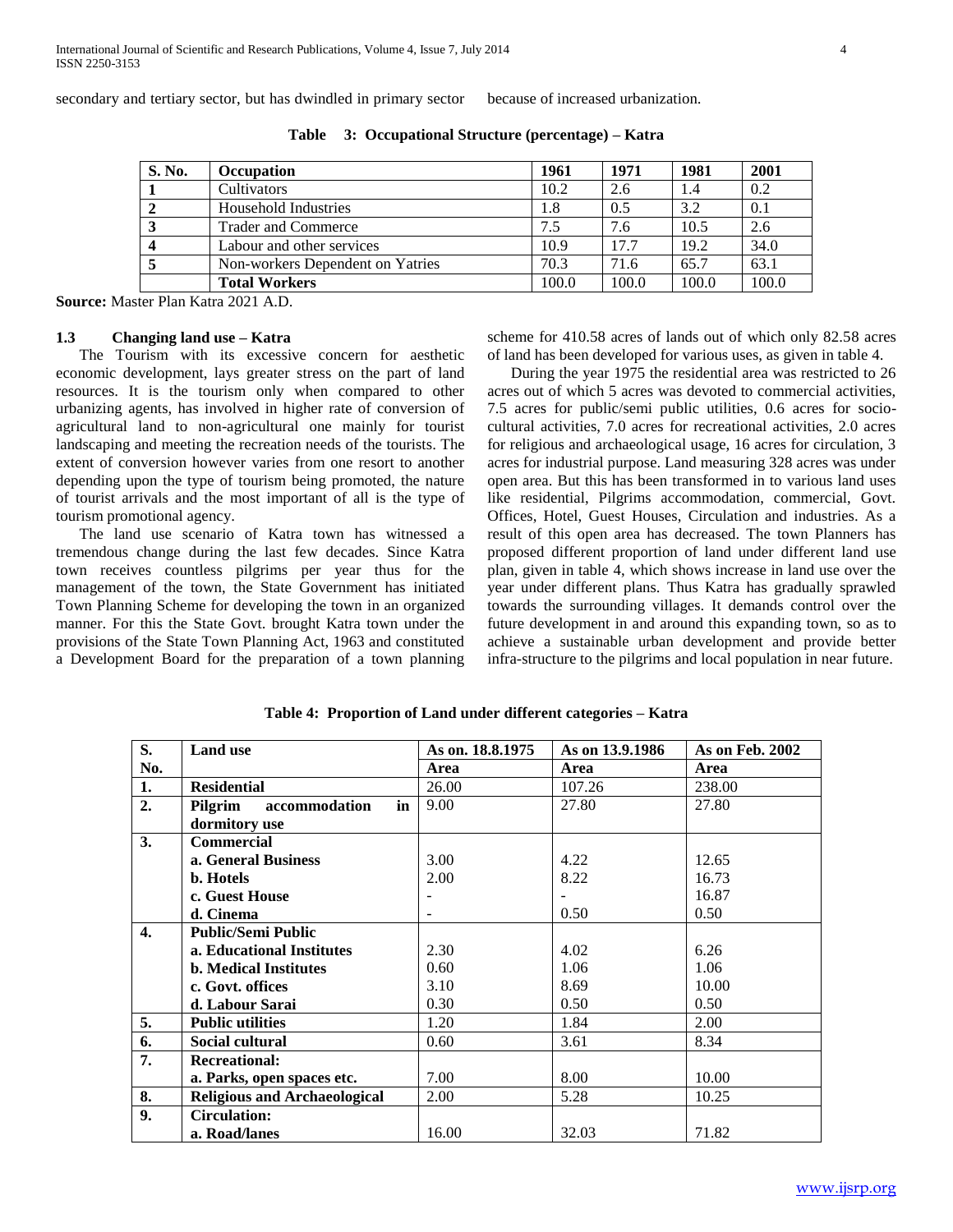| <b>b. Terminal Parking</b> | $\overline{\phantom{a}}$ | 6.50    | 6.50    |
|----------------------------|--------------------------|---------|---------|
| c. Air strip               | 6.48                     | 6.48    | 8.45    |
| d. Industrial              | 3.00                     | 1.87    | 0.00    |
| Open Area                  | 328.00                   | 1094.79 | 2252.84 |
| Total                      | 410.58                   | 1322.67 | 2701.57 |

**Source:** Master Plan – Katra 2021 A.D. prepared by town planning organization Jammu, p.15

## **1.4 Proposed Land Use**

 The growth of Katra town got a fillip since 1975. It is mainly due to the growth of pilgrimage tourism at Mata Vaishno Devi. Katra is serving as the most important nucleus for pilgrimage to the Darbar of Mata Vaishno Devi and hence lots of efforts have been made by both the state authorities and Shrine Board Authorities in providing facilities to the pilgrims in Katra and along the route to the holy cave. Moreover, in view of the ongoing disturbance in the state security is the prime priority. The movement of vehicles, their parking, the movement of pilgrims, their stay and their shopping etc. demand proper attention among other day to day problems in Katra. Therefore, the state Government proposed land use plan 2021 A.D. for Katra so as to achieve sustainable urban development and provide adequate infrastructure to the local population and pilgrims in near future. A detail of land use plan is shown in map 2**.** This proposed land use plan, covering about 2699.60 acres of land, has been divided into three planning divisions (Table 5), in order to effectively implement the proposals envisaged in Master Plan.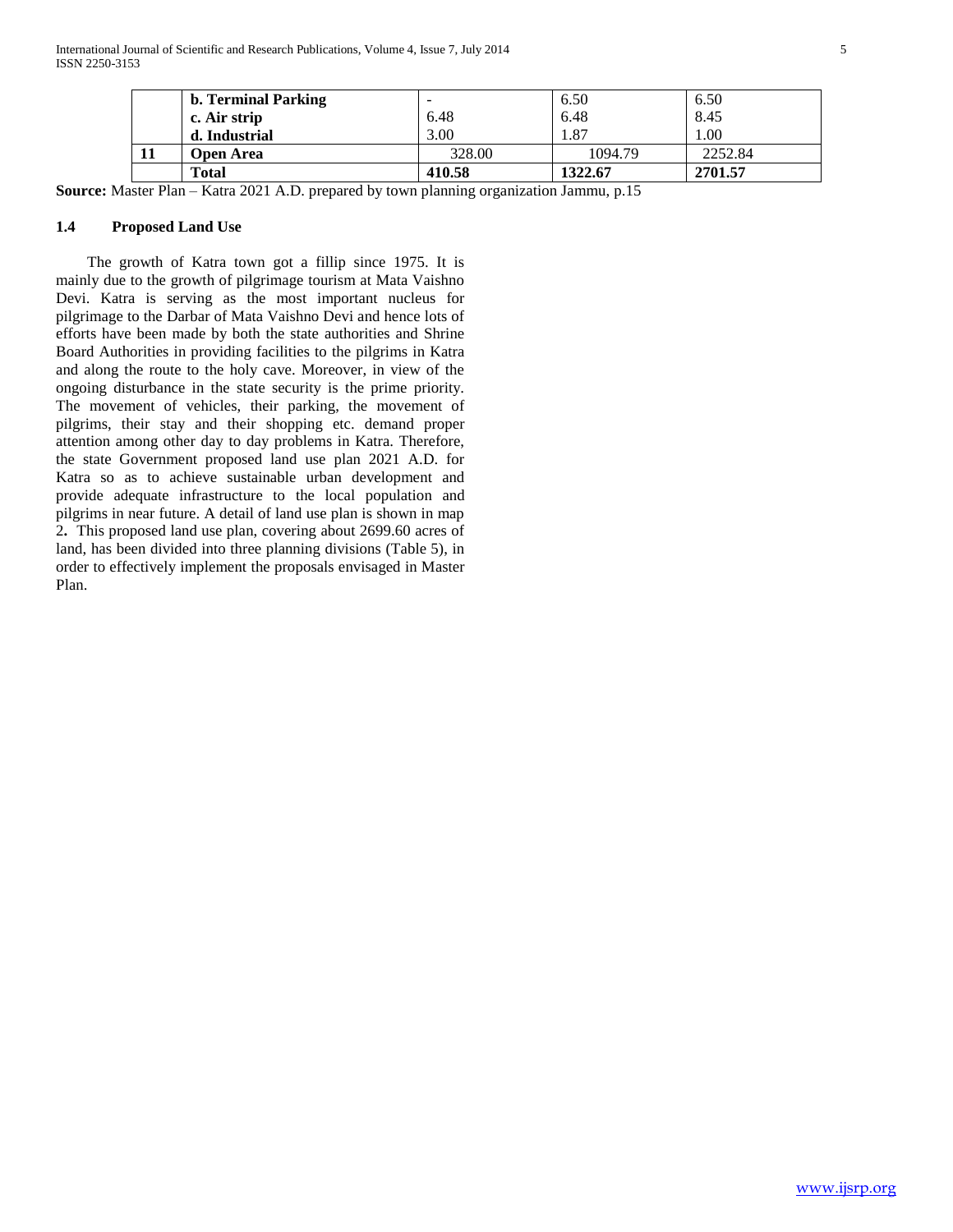![](_page_5_Figure_2.jpeg)

**MAP 2**

**Table5: Planning Divisions – Katra.**

| <b>Planning</b> | Area in Acres | Location |                                                                  |
|-----------------|---------------|----------|------------------------------------------------------------------|
| <b>Division</b> |               |          |                                                                  |
|                 |               | 794.00   | Village Katra from Banganga on North to Railway land boundary on |
|                 |               |          | South, Shankaracharya hills on East to Railway live on west.     |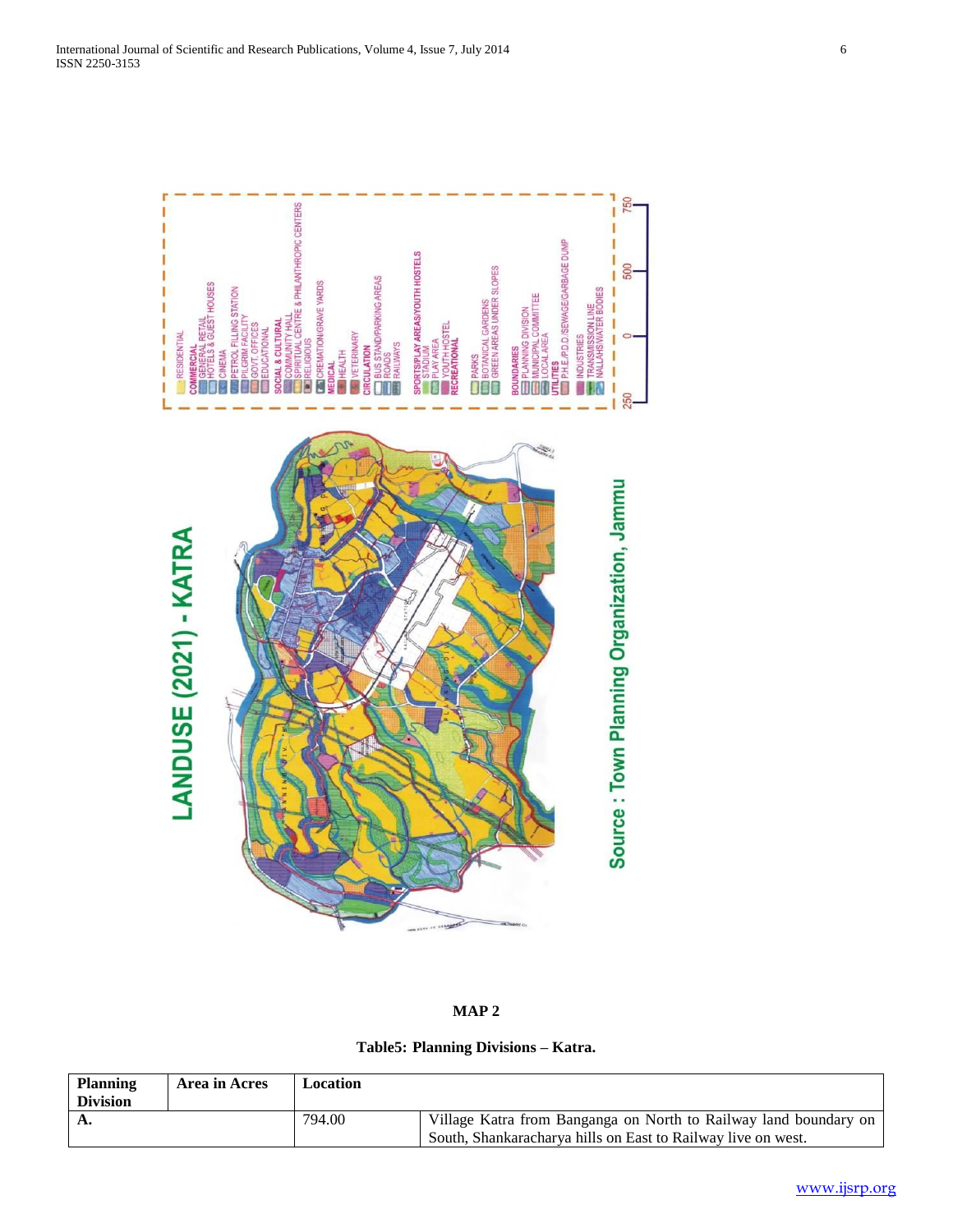|              | 673.60       | Village on west of railway line on north upto Banganga Nallah, on |
|--------------|--------------|-------------------------------------------------------------------|
|              |              | South upto Nomain check post and on east upto Latori road.        |
|              | 1232.00      | Village Arlihansali on west upto Kotla Bajala on east upto Purana |
|              |              | Droor and on south upto Nilapamota and Sarli                      |
| <b>Total</b> | 2699.60Acres |                                                                   |

**Source:** Master plan – Katra 2021 A.D. Town Planning Organization, Jammu. P. 51-53.

The allocation of the area under various land uses has been made as per national level planning norms (Table 6).

| S. No.                  | <b>Land Use</b>                            | Area    | Percentage |
|-------------------------|--------------------------------------------|---------|------------|
| 1                       | <b>Recreational</b>                        | 1100.75 | 40.77      |
| $\overline{2}$          | <b>Pilgrim facilities</b>                  | 64.90   | 2.40       |
| 3                       | <b>Commercial</b>                          | 285.55  | 10.58      |
| $\overline{\mathbf{4}}$ | <b>Government offices</b>                  | 16.10   | 0.60       |
| 5                       | <b>Educational</b><br>a)                   | 37.79   | 1.40       |
|                         | <b>Medical Hospital</b><br>$\mathbf{b}$    |         |            |
| 6                       | <b>Social and Cultural</b>                 | 209.97  | 7.78       |
| 7                       | <b>Circulation</b>                         | 495.52  | 18.36      |
|                         | <b>Bus stand parking</b><br>a)             |         |            |
|                         | <b>Roads</b><br>$\mathbf{b}$               |         |            |
|                         | Parking<br>c)                              |         |            |
| 8                       | <b>Sports area/ Youth Hostel</b>           | 9.85    | 0.36       |
| $\boldsymbol{9}$        | <b>Utilities</b>                           | 21.7    | 0.80       |
| 10                      | <b>Recreational</b>                        | 133.93  | 4.96       |
| 11                      | <b>Green area under transmission lines</b> | 31.50   | 1.17       |
| 12                      | Green area under Slope                     | 118.14  | 4.38       |
| 13                      | <b>Green Belt</b>                          | 81.02   | 3.00       |
| 14                      | <b>Nallahs / Water Bodies</b>              | 92.88   | 3.44       |
|                         | <b>Total</b>                               | 2699.60 | 100.00     |

**Table 6: Proposed Land use 2021 (Area in Acres) – Katra**

 **Source:** Master plan – Katra 2021 A.D. Town Planning Organization, Jammu. P. 55.

## **1.5 Growth of Urban System of Katra**

 Katra was just a village about 50 years ago where the residential structures were around a linear pedestrian bazaar. It witnessed a very slow growth, as evident from the census records of 1911 upto 1961 A.D. Katra town with its urban limits of 1.62 sq. kms (410.58 acres) expand tremendously and thus got notified in 1971. Presently it is one of the fastest growing towns of Jammu and Kashmir. A Town Planning Scheme for 410.58 acres land was prepared by Town Planning Organization Jammu which was approved by the state Govt. vide SRO 334 dated 2.7.1980. Thereafter, it was again notified vide SRO 579 dated 13.09.1986 under the provisions of Jammu and Kashmir State Development Act, 1971 comprising a local area spread over 1322.67 acres of land. But during this period Government of India approved a project for bringing Katra Town on the railway map connecting Katra with rest of country by rail. As such the Railway Department acquired 2000 Kanals of land in Katra in village Kundrorian, Arli, Hansali and Sarli. It was then felt that the town is likely to grow towards its South side and as such 1272.33 acres of land area was added to the previous local area

and a new local area with a total area of 2595 acres was constituted vide SRO 64 dated 7.2.2002.

 Presently, the town of Katra (within its NAC of 1971) consists of Chinta Mani Mohalla, Upper Bazar Mohalla, Bhimmi Mohalla, Keshar Nagar, Tootwala Mohalla, Tea Garden Housing Colony and Kalka Nagar.Villages of Kundorian, Kotli Bajala, Purana Daroor, Nilay Pamote & Sarli Hansoli now form a part of the local area notified vide SRO 64 dated 07.02.2002.

# **1.6 Temporal variation in registered labourers in katra.**

 In terms of the registered labourers, Muslims dominate the working class at Katra by providing more than 75 percent of labour force throughout the study period (Table 7). In the year 2001-02 highest percentage 80.02 percent of registered labourers were Muslims which decreased in the subsequent years and stand at 79 percent in 2008-09. From 2001-02 onward upto 2008-09, highest percentage of 82.61 percent of labourer recorded in the year of 2006-07. Similarly the percentage of Hindu labourers ranged between 17.6 percent 2006-07 to 24.01percent in 2003- 04. The variation in registration of labourers belonging to Hindu and Muslim communities has been associated with economic backwardness and social unemployment of each community.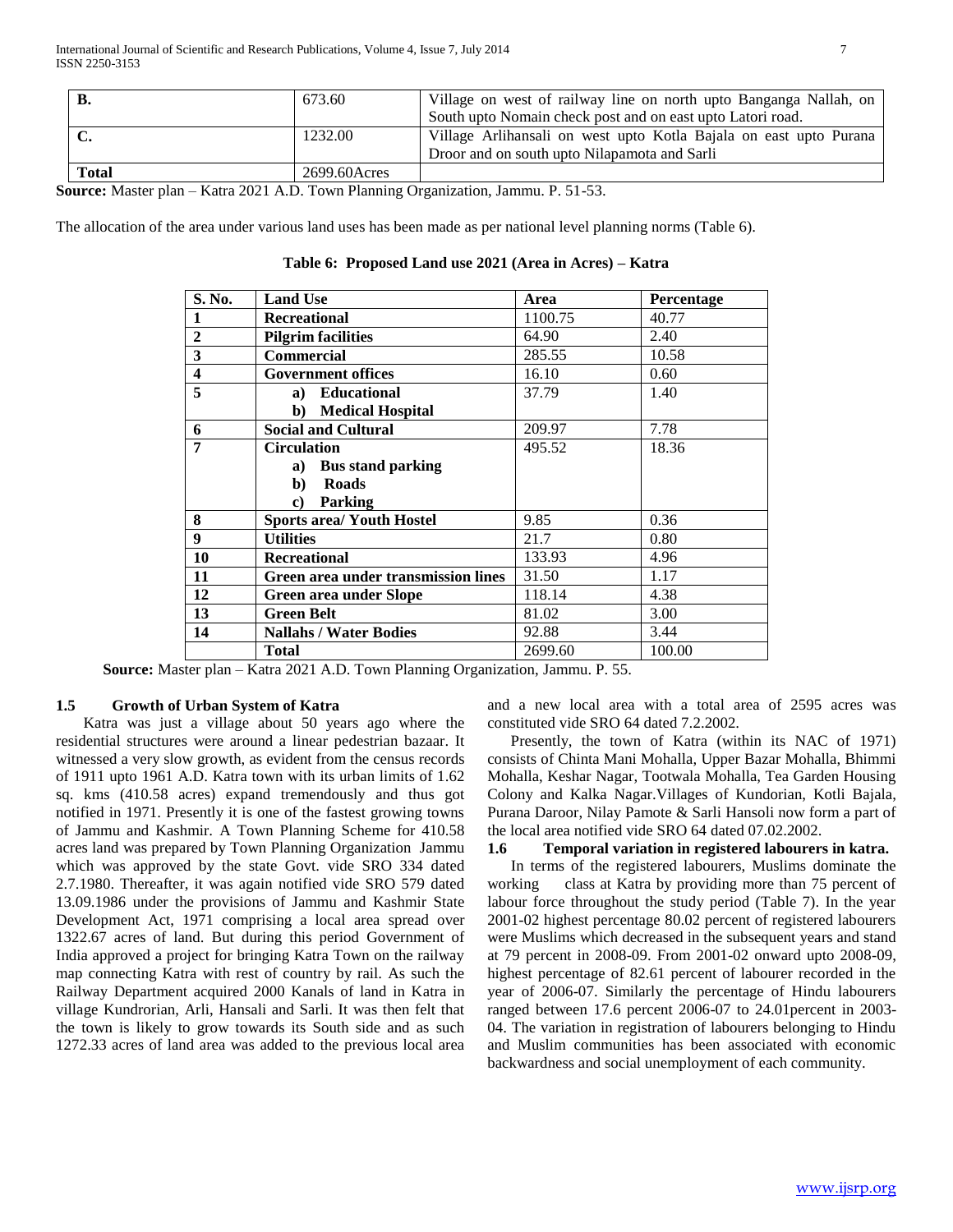| S. No          | Year    | Hindu | <b>Muslim</b> |
|----------------|---------|-------|---------------|
| 1.             | 2001-02 | 19.98 | 80.02         |
| $\mathbf{2}$   | 2002-03 | 21.98 | 78.01         |
| $\mathbf{3}$   | 2003-04 | 24.01 | 75.99         |
| $\overline{4}$ | 2004-05 | 23.00 | 77.00         |
| 5              | 2005-06 | 21.03 | 78.97         |
| 6              | 2006-07 | 17.39 | 82.61         |
| 7              | 2007-08 | 22.98 | 77.02         |
| 8              | 2008-09 | 21.00 | 79.00         |

|  |  | Table 7: Temporal variations in registered labourers (percentage) – Katra |  |
|--|--|---------------------------------------------------------------------------|--|
|  |  |                                                                           |  |

**Source:** Municipal Office, Katra

#### **1.7 Type of establishment and workers- Katra**

 Among all the tourist establishment hotel industry along with shops and allied enterprise constitutes 35.99 of the total establishment in 1990-91. Guest house and Dharamshalas along with transport captures 12 percent of total establishment in the same year. However Government employees and palanquin carrier registered only 2.4 percent and 1.6 percent respectively in 1990-91 (Table 10). In the year 2005 the number of each

segment have been fluctuating but hotel, industry and shop again occupied the highest position though with minor decrease. However the pony attendant and pithu attendant captures 9.4 percent and 8.4 percent establishment in 2005. Palanquin carrier Government employees are the only sector which have recorded an increase and stand at 1.6 percent and 2.6 percent in 2005 and 2006 respectively.

| Table 8: Type of establishment and workers at Mata Vaishno Devi shrine (Katra) |  |  |  |
|--------------------------------------------------------------------------------|--|--|--|
|--------------------------------------------------------------------------------|--|--|--|

| S. No. | <b>Nature of establishment</b>         | 1990-91 | 2005-06 |
|--------|----------------------------------------|---------|---------|
| 1.     | a. Hotel industry                      | 35.99   | 28.14   |
|        | <b>b.</b> Guest House and Dharmshallas | 12.00   | 10.05   |
|        | c. Shops and allied establishment      | 35.99   | 30.15   |
|        | d. Transport                           | 12.00   | 9.38    |
| 2.     | <b>Pony Attendant</b>                  | N.A.    | 9.49    |
| 3.     | <b>Pithu attendant (Porter)</b>        | N.A.    | 8.44    |
| 4.     | <b>Government Employees</b>            | 2.40    | 2.68    |
| 5.     | <b>Palanquin Carrier</b>               | 1.62    | 1.67    |
|        | <b>Total</b>                           | 100     | 100     |

**Source:** Municipal Office, Katra.

## **1.8 Distribution of labourers by destinations and community wise**

 The labourer force serving at Shri Mata Vaishno Devi belongs to both Muslim and Hindu community which as per the number of labourer share a ratio of 80:20 (Table 9). Perusal of the table further reveals that among the pony walas hundred percent Muslims are from Poonch district followed by 90.5 percent from Udhampur district and 80 percent from Rajouri district. Similarly the Hindu pony wala recorded the highest percentage from Ramban which is to the tune of 41.18 percent very closely followed by 28.57 percent from Doda district.

However the pithuwala registered the interesting pattern where in 100 percent services are provided by Hindus from Samba district and 60 percent from Kathua district, 37.17 percent from Ramban district, 35.48 percent from Doda district and 33.33 percent from Jammu district. However the Muslims from Rajouri district constitute 91.55 percent, Poonch district 88.79 percent, Udhampur district 81.83 percent and Jammu district manage to provide the service of 66.67 percent pithu wala. The variation in the percentage of services provided by both the communities clearly indicates the socio-economic and politio-cultural harmony between the communities.

**Table 9: Percentage distribution of labourers by destinations (percentage) – Katra**

| S.No | <b>Destinations</b> | <b>Pony Wala</b> |               | <b>Pithu Walas</b> |               |
|------|---------------------|------------------|---------------|--------------------|---------------|
|      |                     | Hindu            | <b>Muslim</b> | Hindu              | <b>Muslim</b> |
| ı.   | Doda                | 28.57            | 71.43         | 35.48              | 64.52         |
| 2.   | Ramban              | 41.18            | 58.82         | 37.17              | 62.83         |
| 3.   | Rajouri             | 20.00            | 80.00         | 8.45               | 91.55         |
| 4.   | <b>Reasi</b>        | 26.72            | 73.28         | 30.59              | 69.41         |
| 5.   | <b>Udhampur</b>     | 9.46             | 90.54         | 18.17              | 81.83         |
| 6.   | Poonch              |                  | 100           | 11.21              | 88.79         |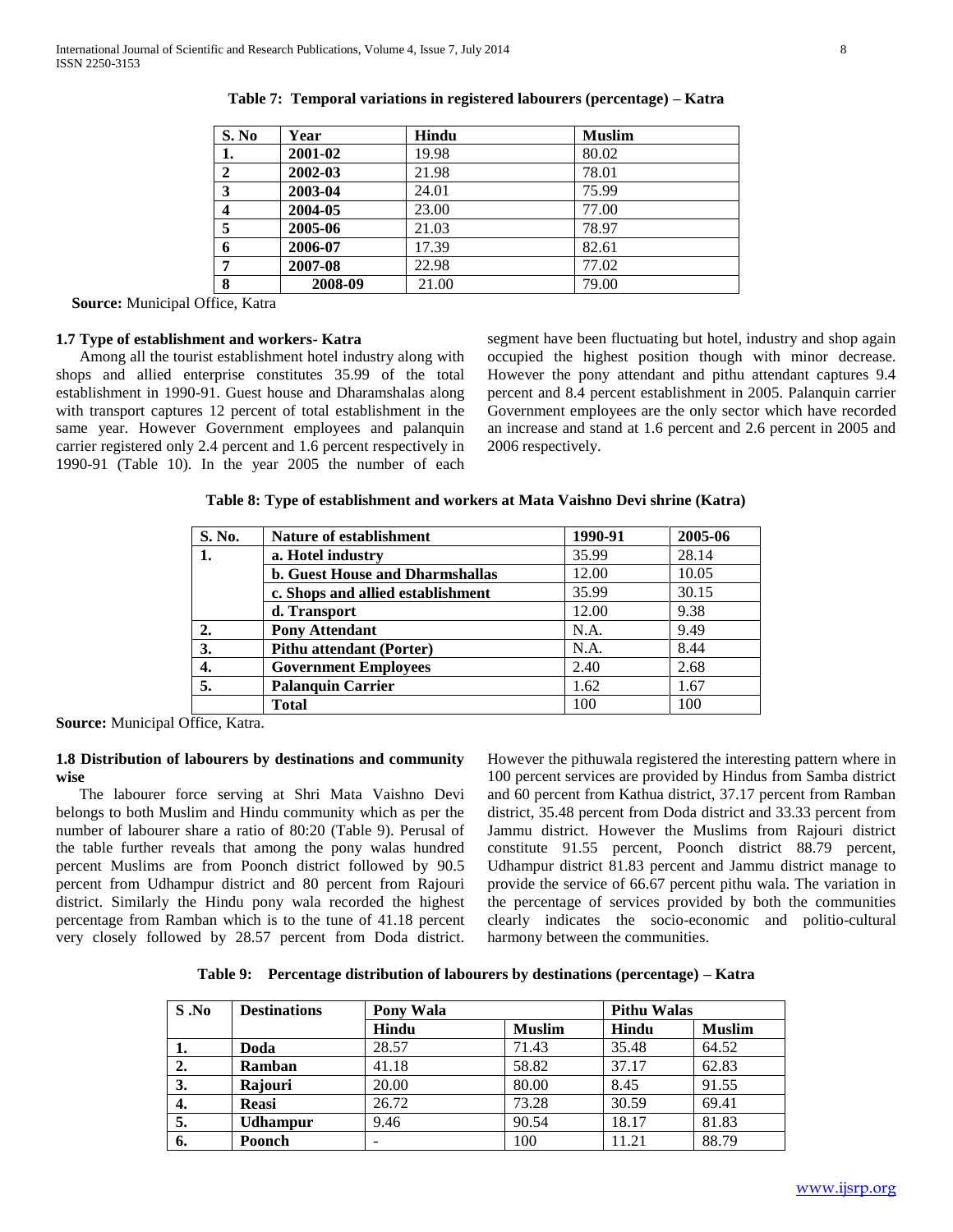|    | Jammu        | $\overline{\phantom{a}}$ | -     | 33.33  | 66.67 |
|----|--------------|--------------------------|-------|--------|-------|
| о. | Kathua       | $\overline{\phantom{a}}$ | -     | 60.00  | 40.00 |
| 9. | <b>Samba</b> | $\overline{\phantom{a}}$ | -     | 100.00 | -     |
|    | <b>Total</b> | 20.00                    | 80.00 | 19.99  | 80.01 |

**Source:** Municipal Office, Katra

## **1.9 Distribution of Respondent by Occupation**

 Different sectors of tourist industry work in union to enhance the revenue generated by pilgrimage tourism. Table 10 provides a detail of the varied establishments which boast of tourism and generate employment henceforth. Perusal of the table clearly indicates that of all the establishments; Tour and travel agencies (Rs 48236.6/person/month) earn much more than any business center followed by Palanquin wala (Rs 14831.7/person/month), Professional photo-graphers (Rs 14547.1/person/month), Hotels and Restaurants (Rs 11691.0/person/ month), Poney wala (Rs 10645.8/person/month), Pithu wala (Rs 6995.8/person/ month) and Tea stalls and other allied business activities (Rs 2485.0/person/ month).

**Table 10: Percentage distribution of Respondent by Occupation – Katra**

| S.                      | of<br><b>Nature</b>           | of<br>No.            | of<br>No. | Income/  | Total income    | Income/  |
|-------------------------|-------------------------------|----------------------|-----------|----------|-----------------|----------|
| N                       | <b>Establishment</b>          | <b>Establishment</b> | Worker    | unit/day | all units<br>of | person/  |
| 0.                      |                               |                      |           | (Rs)     | /year (lacs)    | month    |
|                         |                               |                      |           |          |                 | (RS)     |
| $\mathbf{1}$            | stall<br>and other<br>Теа     | 37.0                 | 70.0      | 1545.7   | 208.74          | 2485.0   |
|                         | allied<br><b>business</b>     |                      |           |          |                 |          |
|                         | activities                    |                      |           |          |                 |          |
| $\overline{2}$          | <b>Tours and Travel</b>       | 14.0                 | 29.0      | 3285.0   | 167.86          | 48236.6  |
| 3                       | <b>Poney Owner</b>            | 25.0                 | 25.0      | 350.0    | 31.93           | 10645.8  |
| $\overline{\mathbf{4}}$ | <b>Pithu (porter Service)</b> | 20.0                 | 20.0      | 230.0    | 16.79           | 6995.8   |
|                         |                               |                      |           |          |                 |          |
| 5                       | <b>Palanquin Service</b>      | 16.0                 | 84.0      | 2560.0   | 149.50          | 14831.7  |
| 6                       | <b>Professional</b>           | 4.0                  | 23.0      | 2750.0   | 40.15           | 14547.1  |
|                         | <b>Photographer</b>           |                      |           |          |                 |          |
| 7                       | and<br><b>Hotels</b>          | 28.0                 | 440.0     | 6040.0   | 617.28          | 11691.0  |
|                         | <b>Restaurants</b>            |                      |           |          |                 |          |
|                         | Total                         | 144.0                | 691.0     | 16760.7  | 1232.25         | 109433.0 |

**Source: Primary survey – 2005** 

## **1.10 Classification of tourist establishment by infrastructure and income**

 Classification of tourist establishments has been done on the basis of infrastructure and rate of accommodation. Perusal of table 11 reveals that the hotels and restaurants providing accommodation at the rate of Rs 2000-Rs 3000 earned maximum revenue to the tune of Rs 4.75 lacs per month followed by the hotels (Rs 3.25 lacs/month) providing rooms at the rate of Rs >3000 , Rs 1000-2000 and 500-1000 per day. The total revenue generated by all the hotels and restaurants stands to the tune of Rs 11.61 lacs per month. From the table 11 it is clear that most of the pilgrims have sound financial background.

**Table 11: Classification of tourist establishment by infrastructure and income – Katra**

| S. No.       | Room                 | No. of Hotel and  | of<br><b>Nature</b>  | No. of       | <b>Total</b><br>Income/ |
|--------------|----------------------|-------------------|----------------------|--------------|-------------------------|
|              | Rent                 | <b>Restaurant</b> | <b>Accommodation</b> | <b>Rooms</b> | <b>Month</b> (Lacs)     |
|              | $500$                | 14.0              | Hotel                | 200.0        | 0.86                    |
| $\mathbf{2}$ | $500 -$<br>1000      | 12.0              | Hotel                | 125.0        | 1.25                    |
| 3            | 1000-<br><b>2000</b> | 15.0              | Hotel and restaurant | 182.0        | 1.50                    |
| 4            | 2000-<br>3000        | 13.0              | Hotel and restaurant | 185.0        | 4.75                    |
| 5            | >3000                | 15.0              | Hotel and restaurant | 75.0         | 3.25                    |
| <b>Total</b> |                      | 69                |                      | 767          | 11.61                   |

**Source:** Association of Hotels, Restaurants & Travel Agents Katra (Mata Vaishno Devi)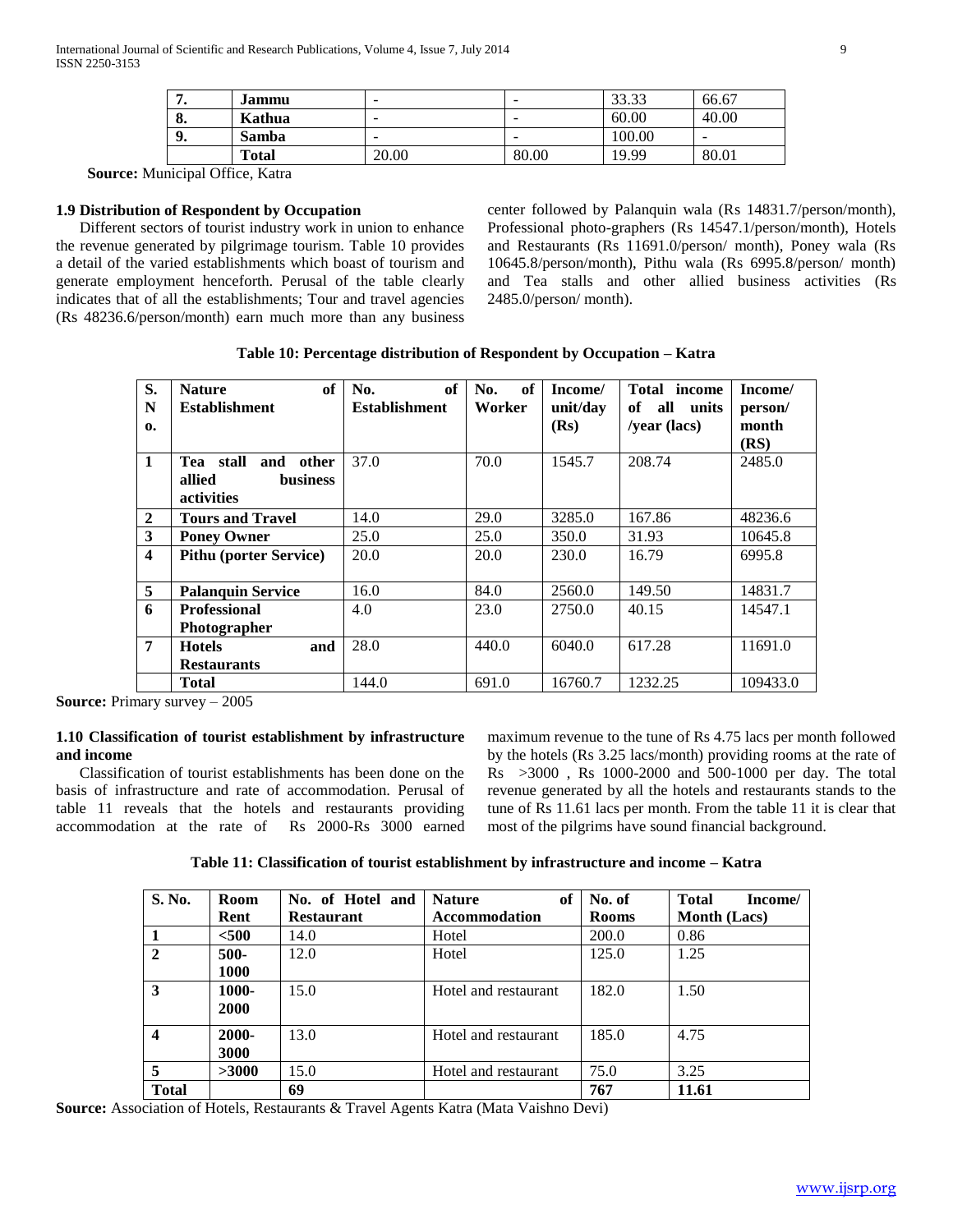#### III. ECONOMIC IMPACT OF PILGRIMAGE TOURISM – KATRA

 The expenses incurred by the tourists are an important aspect to study the economic impacts on a tourist resort. The structure of tourist expenditure is crucial and of economic importance, since there is an expenditure and national income, tourist expenditure and employment, tourist expenditure and tax revenue. Katra, the base camp for the pilgrimage tourism of Mata Vaishno Devi, is experiencing the impact of heavy inflow of pilgrims which besides generating employment and revenue also add to the market value of the goods and services offered by the

residents or stakeholders of the pilgrimage tourism. For better analysis and understanding of the economy of the area, some aspects viz growth in the number of pilgrims, other activities related with tourism services, estimated expenditure per pilgrim in Katra, income effect, multiplier effect, employment effects and residents perception are assessed.

## **2.1 Growth of pilgrim to Shri Mata Vaishno Devi – Katra**

 The determination of growth in the number of pilgrims is an important component of tourist impact analysis. The growth rates of pilgrims have been calculated and documented in the table 12.

| S. No. | Year | <b>No. of Tourists</b> | <b>Growth rate</b> |
|--------|------|------------------------|--------------------|
| 1.     | 1980 | 12.13                  |                    |
| 2.     | 1985 | 14.86                  | 22.50              |
| 3.     | 1990 | 21.69                  | 45.96              |
| 4.     | 1995 | 40.12                  | 84.97              |
| 5.     | 2000 | 51.92                  | 29.41              |
| 6.     | 2005 | 62.52                  | 20.42              |
| 7.     | 2007 | 72.22                  | 15.51              |
| 8.     | 2008 | 65.76                  | $-8.94$            |
| 9.     | 2009 | 82.35                  | 25.23              |
| 10.    | 2010 | 87.49                  | 6.24               |
| 11.    | 2011 | 101.15                 | 15.61              |
| 12.    | 2012 | 101.54                 | 0.39               |

## **Table 12: Growth of Pilgrim to Shri Mata Vaishno Devi – Katra**

**Source:** 1. Digest of Statistics 2011-12. Directorate of Economic and Statistics, Govt. of Jammu and Kashmir. 2. JKTDC, Office Jammu.

 The critical analysis of table 12 reveals that the number of tourists visiting Shri Mata Vaishno Devi Shrine always bare an upward trend throughout the study period. Documenting the facts and figures, the table clearly indicates that in the year 1980, 12.13 lacs persons visited the shrine followed by 40.12 lacs in 1995, 51.52 lacs in 2000, 62.52 lacs in 2005, 87.49 lacs in 2010, and 101.54 lacs in 2012,

 Further analysis of the table shows that the highest growth of pilgrims at Mata Vaishno Devi has been recorded in the year 1990 was 45.96 percent and lowest growth rate has been recorded in the year 2008. This decrease in the growth rate could be attributed to the political upheaval and Amarnath land dispute that almost divided the state on communal lines.

**Table 13: Year wise growth of Local and Non-Local Pilgrim (percentage)–Katra.**

| S. No. | Year | Locals | <b>Non-Locals</b> | Ratio |
|--------|------|--------|-------------------|-------|
| 1.     | 1980 | 16.90  | 83.10             | 17:83 |
| 2.     | 1985 | 12.09  | 87.91             | 12:88 |
| 3.     | 1990 | 18.21  | 81.79             | 18:82 |
| 4.     | 1995 | 13.69  | 86.31             | 14:86 |
| 5.     | 2000 | 12.49  | 86.51             | 13:87 |
| 6.     | 2005 | 12.30  | 87.70             | 12:88 |
| 7.     | 2008 | 10.25  | 89.75             | 10:90 |
| 8.     | 2009 | 11.30  | 88.70             | 11:89 |
| 9.     | 2010 | 12.44  | 87.66             | 12:88 |
| 10.    | 2011 | 12.10  | 87.90             | 12:88 |
| 11.    | 2012 | 10.90  | 89.10             | 11:89 |

**Source:** 1. Shrine Board Central Office, Katra

2. JKTDC Office, Jammu

 As a matter of fact, the ratio of local and non-local pilgrims visiting the area and paying obeisance to Shri Mata Vaishno Devi

has been found to be 1:7 (Table 13). It has been found that pilgrims from outside the state constitute more than 80 percent of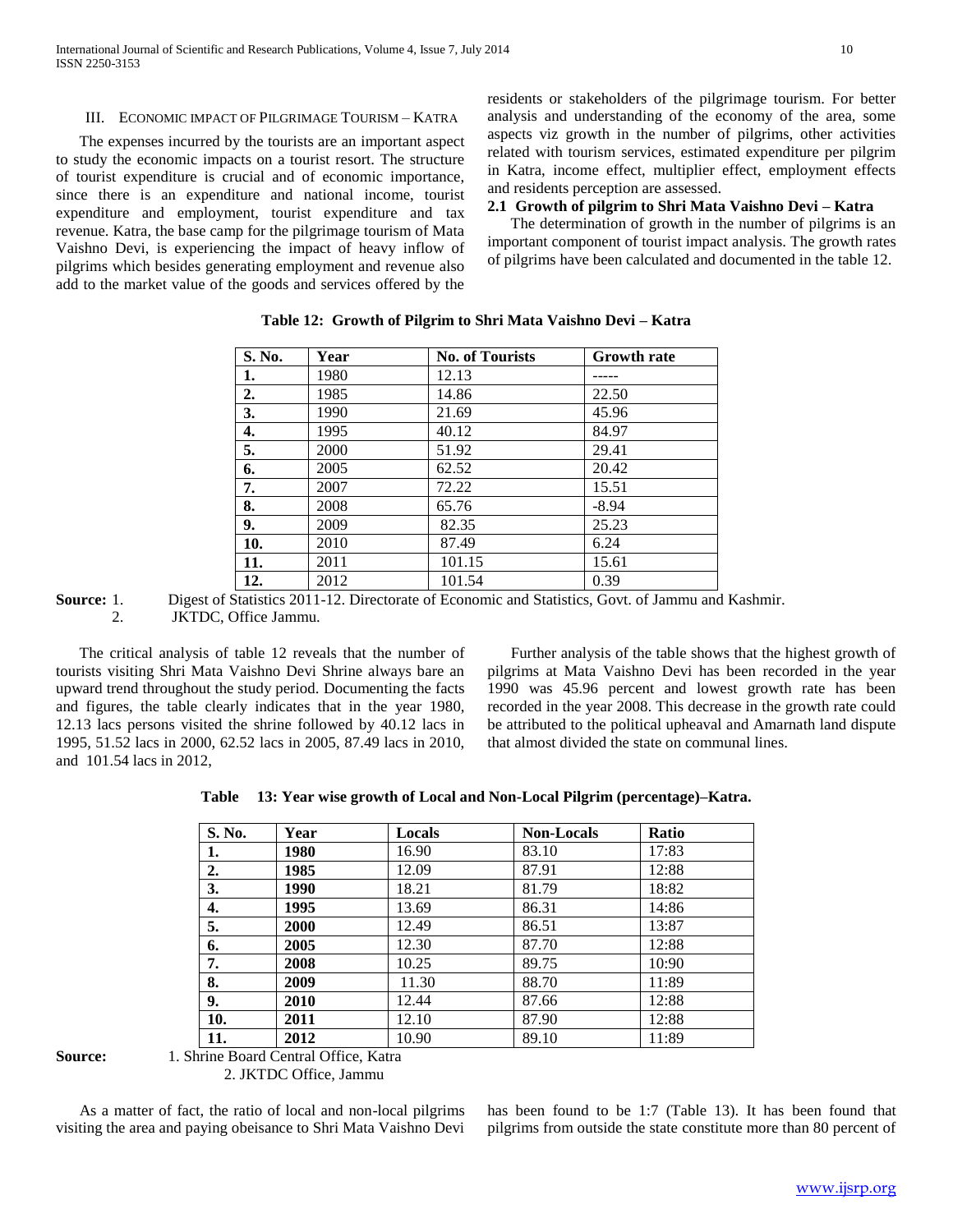total pilgrims which range between 81.7 percent in 1990 to 89.10 percent in 2012. Similarly the local pilgrims range between 10.90 percent in 2012 to 18.2 percent in 1990. The higher percentage of non-local is a healthy indicative of economic development of the region.

| S. No | <b>Destinations</b>   | М     | $\mathbf{F}$ | <b>Total</b> |
|-------|-----------------------|-------|--------------|--------------|
| 1.    | <b>Uttar Pradesh</b>  | 8.40  | 16.99        | 14.27        |
| 2.    | <b>Delhi</b>          | 6.30  | 14.64        | 12.00        |
| 3.    | Maharashtra           | 12.61 | 7.81         | 9.33         |
| 4.    | Jammu & Kashmir       | 7.15  | 3.91         | 4.93         |
| 5.    | Karanataka            | 7.15  | 4.49         | 5.33         |
| 6.    | Punjab                | 8.40  | 6.05         | 6.80         |
| 7.    | <b>Madhya Pradesh</b> | 5.88  | 8.98         | 8.00         |
| 8.    | <b>West Bengal</b>    | 4.20  | 4.69         | 4.53         |
| 9.    | <b>Bihar</b>          | 14.28 | 9.77         | 11.20        |
| 10.   | Rajasthan             | 3.36  | 3.91         | 3.73         |
| 11.   | <b>Andhra Pradesh</b> | 2.10  | 1.76         | 1.87         |
| 12.   | Haryana               | 1.68  | 1.76         | 1.73         |
| 13.   | Gujarat               | 2.10  | 2.34         | 2.27         |
| 14.   | Assam                 | 0.84  | 0.98         | 0.93         |
| 15.   | <b>Manipur</b>        | 0.84  | 0.59         | 0.67         |
| 16.   | Sikkim                | 0.42  | 0.39         | 0.40         |
| 17.   | Orissa                | 0.84  | 0.39         | 0.54         |
| 18.   | <b>Tamil Nadu</b>     | 0.84  | 0.78         | 0.80         |
| 19.   | Goa                   | 1.26  | 0.39         | 0.67         |
| 20.   | Chattisgarh           | 7.15  | 6.45         | 6.67         |
| 21.   | <b>Uttranchal</b>     | 4.20  | 2.93         | 3.33         |
|       | <b>Total</b>          | 100   | 100          | 100          |

|  |  | Table 14: Proportion of Pilgrims from different states of India – Katra |
|--|--|-------------------------------------------------------------------------|
|  |  |                                                                         |

**Source :** Primary survey – 2005-08

 The table number 14 tells the Proportion of Pilgrims from different states of India to the holy shrine of Mata Vashino Devi at Katra. The table is quite lucid and self explanatory.

| Table 15: | Respondents duration of stay $-$ Katra (N=2589) |  |  |  |  |
|-----------|-------------------------------------------------|--|--|--|--|
|-----------|-------------------------------------------------|--|--|--|--|

| S. No        | <b>Stay Duration</b> | Percentage |
|--------------|----------------------|------------|
|              | $\lt$ -3             | 51.20      |
|              | 3-6                  | 41.47      |
| 3            | $6-9$                | 6.93       |
|              | $\mathord{\sim} 0$   | 0.40       |
| <b>Total</b> |                      | 100        |

 **Source :** Field Survey conducted by the Researcher

Average duration of stay:  $2589/750 = 3.5$  day.

 The table number 15 shows that the duration of stay of different pilgrims universally proportional to percentage which can be best judge by the fact that 5.2 percent pilgrims stay for less 3 day followed 41.4 percent which prefer to stay for 3 to 6

days. However 6.9 percent pilgrims stay for 6 to 9 days and only lowest of 0.4 percent pilgrims stay for more than 9 days. Taking these values into consideration it can be said that the average duration of stay of a pilgrims stands at 3.5 days.

|  | Table 16: Expenditure of Pilgrims during stay per head - Katra |
|--|----------------------------------------------------------------|
|  |                                                                |

| S.<br>No. | <b>Break up of Income Head</b> | Average<br><b>Expenditure</b> | <b>Percentage</b> | Total<br>expenditure<br>(Rupees) |
|-----------|--------------------------------|-------------------------------|-------------------|----------------------------------|
|           | <b>Boarding and Lodging</b>    | 597.10                        | 42.81             | 447825.00                        |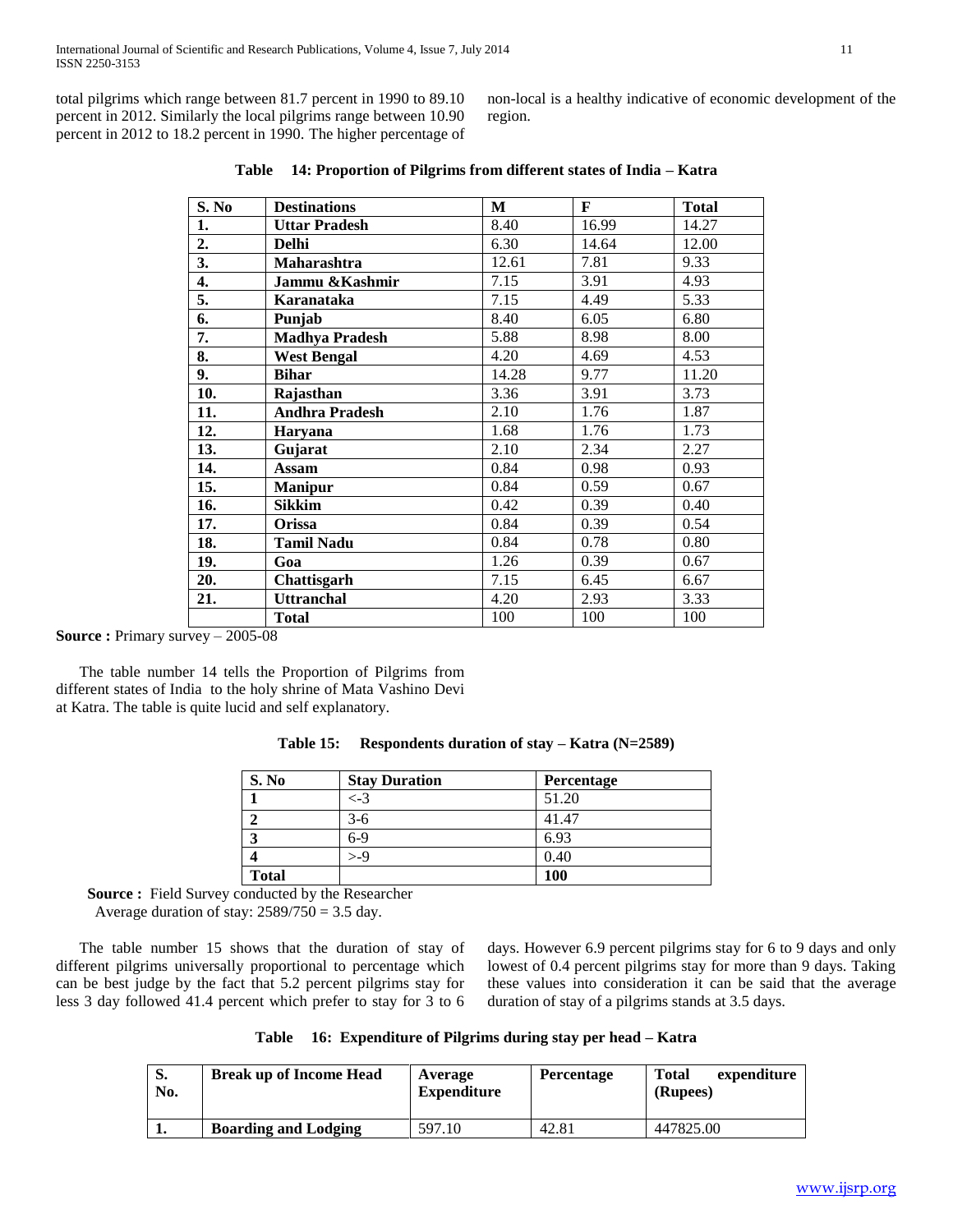| <b>Internal Transport</b> | 116.50  | 8.35  | 87375.00   |
|---------------------------|---------|-------|------------|
| <b>Offering</b>           | 205.25  | 14.71 | 153937.50  |
| <b>Shopping</b>           | 385.50  | 27.63 | 289125.00  |
| <b>Miscellaneous</b>      | 90.75   | 6.50  | 68062.50   |
| Total                     | 1395.10 | 100   | 1046325.00 |

**Source:** Primary survey – 2005-08

Average duration of  $Stay = 3.5$  days

Therefore the per day expenditure of a Pilgrim as  $1395.10/3.5 = \text{Rs}.398.60$ 

 The relevant data on the expenditure pattern of tourist, based on the field survey is presented in Table 16. It is observed from this table that per head per day expenditure of a pilgrim at Katra is Rs. 398.60. Taking a grand figure 679223 of tourist who visited the holy Shrine Mata Vaishno Devi in 2008**,** tourist expenditure is around Rs. 947.58 crore.

 The table further indicates that 85.15 percent of the expenditure of pilgrims is incurred on boarding and lodging; shopping and offering; the remaining expenditure is incurred on internal transport and miscellaneous activities. It may also be pointed out that the boarding and lodging account for highest proportion of pilgrims expenditure followed by the spending on shopping and offering.

**Table 17: Temporal variations in expenditure of pilgrims – Katra**

| <b>Years</b> | <b>No. of Pilgrim</b> | Per<br>Capita                          | <b>Average Duration</b> | <b>Total</b>                     |
|--------------|-----------------------|----------------------------------------|-------------------------|----------------------------------|
|              |                       | Expenditure per head<br>per day $(Rs)$ | of Stay (Days)          | <b>Expenditure</b><br>(Rs crore) |
| 2005         | 6109895               | 398.60                                 | 3.5                     | 852.1                            |
| 2006         | 6251998               | 398.60                                 | 3.5                     | 8722.1                           |
| 2007         | 6950573               | 398.60                                 | 3.5                     | 9696.7                           |
| 2008         | 6792223               | 398.60                                 | 3.5                     | 9475.8                           |
| 2009         | 8235064               | 398.60                                 | 3.5                     | 11488.7                          |
| 2010         | 8749000               | 398.60                                 | 3.5                     | 12205.7                          |
| 2011         | 10115232              | 398.60                                 | 3.5                     | 14111.7                          |
| 2012         | 101 54 401            | 398.60                                 | 3.5                     | 14166.4                          |

**Source: 1.** Compiled from tables 15 & 16

#### 2. JKTDC, Jammu

 On the basis of average expenditure of a pilgrim per head per day (Rs. 398.60) and duration of stay (3.5 days) per head expenditure of pilgrim is estimated Rs. 1395.10 on various services. The gross receipts from pilgrimage tourism at Katra is estimated and presented in Table 17.

 It thus followed from table 17 that pilgrim incurred an expenditure estimated at Rs. 852.39 crore in 2005 but it reach Rs. 14166.4 crore in 2012. It is only due to increase in influx of pilgrims.

### IV. TOURISM MULTIPLIER EFFECT - KATRA

 Tourism multiplier is in fact an attempt to go behind the tourist receipts and find out the expenditure profile of the tourist, nature of his preferences, volume of their transactions, direction of economic dissemination and the share which goes to various segments of economic activity. The expenditure by the tourist can have beneficial effects on all the economic sectors by diversification of industrial and other economic activities, since this money circulates as it changes hands and is spent and respent a number of times. Tourism multiplier thus indicates the cumulative force of each currency unit entering the economy. There is a chain reaction of spending, triggered off by the injection of tourist money into destination economy.

 A multiplier is the ratio of direct, indirect and induced changes within an economic system to direct a causal change itself. The expenditure of the tourists gets converted to the income or savings of those working in the tourism sector. This has been called the "Primary effect", when a part of income spent and respent, it gives rise to the "Secondary effect". For instance, the primary effects of a hotel owner which he receives in the form of hotel bills from the tourists gets converted to secondary effects when he make payment for electricity, furniture, food and other services, which he provides to the tourists. Therefore, the expenditure of tourists not only supports the tourist industry directly but also helps many other sectors of the economy to grow. The income occurring to the economy from tourist expenditure will be received by the factors of production in terms of wages, rent, interest and profit, will be receipt or saved for further turnover effects. For the purposes of estimation of total aggregate national income generated in the economy by Tourism sector the total receipts are multiplied by multiplier co-efficient. Tourism multiplies is based upon some unrealistic assumption

like constant ratios of propensity to import and consume, taxation to income and factor income shares a national income. In addition, the chains effects are measured only up to first or second round of expenditure, while decreasing the economic effects of Tourism Thon Bryden says, It is upon the multiplier effects that most studies to tourism in the developing countries to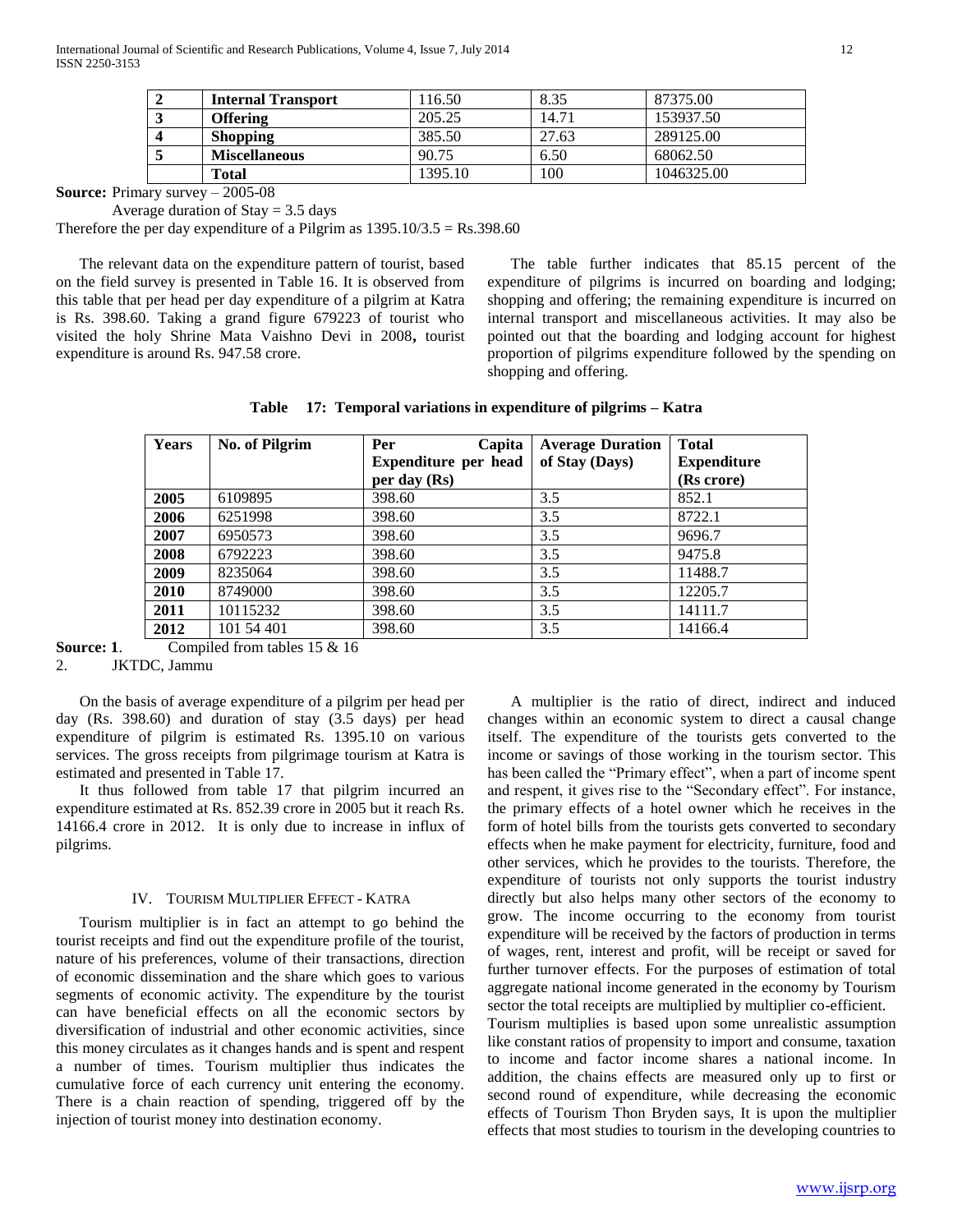date have concentrated". Peter (1969), Checchi (1961), Zinder Report (1969) and Tripartrite Survey (1969) being the examples. An exception is Mitchell's work in East Africa, 1969 wherein he calculates only the first round expenditure effects.

 In India an attempt has been made for the first time by NCAER (National Council of Applied Economic Research) in 1969 to calculate the economic benefit of tourism through multiplier analysis. In their Techno-Economic Survey of Jammu and Kashmir State, a tourism multiplier coefficient of 3.2 has been assumed for the state. In fact Techno Economic Survey did not yielded significantly unexpected results as some of the goods and services on which the tourists spend have to be imported from outside the state and consequently leakages in economic output reduce the total revenue generation.

 The tourism department of Jammu and Kashmir in formulating its  $5<sup>th</sup>$  plan proposals for development of tourism has assumed a multiplier coefficient of 3.5. The NCAER proceeds with two alternative assumptions about the multiplier coefficient of 3.2 and 3.6. The NCAER observed that the contribution of tourism to overall Indian economy could be calculated with the same multiplier coefficient which was suggested for Jammu and Kashmir and reported that for the purpose of estimating the total aggregate national income generated in the economy due to foreign tourism in India, it will be in the range with a low of 3.2 and high 3.6 multiplier coefficient times the initially injected direct income derived from foreign tourist expenditure.".

 In the light of these observations an attempt has been made to estimate the multiplier effect of tourism activity in the destination (Katra).

| Year         | of<br>No.<br>Spending per head (crore)<br>Average |             |        |       |         |          |         |           |         |           |        |
|--------------|---------------------------------------------------|-------------|--------|-------|---------|----------|---------|-----------|---------|-----------|--------|
|              | <b>Pilgrims</b>                                   | <b>B</b> &L | TE     | T     | TE      | $\Omega$ | TE      | <b>SH</b> | TE      | <b>MS</b> | TE     |
| 2005         | 6109895                                           | 597.1       | 364.82 | 116.5 | 711.80  | 205.25   | 125.41  | 385.5     | 235.54  | 90.75     | 55.45  |
| 2006         | 6251998                                           | 597.1       | 373.30 | 116.5 | 728.36  | 205.25   | 128.32  | 385.5     | 241.01  | 90.75     | 56.74  |
| 2007         | 6950573                                           | 597.1       | 415.01 | 116.5 | 809.74  | 205.25   | 142.66  | 385.5     | 267.45  | 90.75     | 63.08  |
| 2008         | 6792223                                           | 597.1       | 405.56 | 116.5 | 791.29  | 205.25   | 139.41  | 385.5     | 261.84  | 90.75     | 61.64  |
| 2009         | 8235064                                           | 597.1       | 491.71 | 116.5 | 959.38  | 205.25   | 169.02  | 385.5     | 317.46  | 90.75     | 74.73  |
| 2010         | 8749000                                           | 597.1       | 522.40 | 116.5 | 1019.26 | 205.25   | 179.57  | 385.5     | 337.27  | 90.75     | 79.39  |
| 2011         | 10115232                                          | 597.1       | 603.98 | 116.5 | 1178.42 | 205.25   | 207.61  | 385.5     | 389.94  | 90.75     | 91.79  |
| 2102         | 10154401                                          | 597.1       | 606.22 | 116.5 | 1182.99 | 205.25   | 208.42  | 385.5     | 390.94  | 90.75     | 95.67  |
| <b>Total</b> | 53203985                                          |             | 3783   |       | 7381.24 |          | 1300.42 |           | 2441.45 |           | 578.49 |

**Table 18: Average Expenditure of Pilgrim under different heads – Katra**

Note : B&L- Boarding and lodging, TE – total expenditure, T – transport, O- offerings, SH- shopping, Ms- Miscellaneous **Source:** Compiled from Table 16 & 17

 The breakup of Pilgrim expenditure on various services is summed up in Table 18 and 19. Analysis of table18 indicates that boarding and lodging; shopping and offering; Transport industries are biggest beneficiaries of tourism activity in the state. However boarding and lodging garners approximately Rs. 364.82 crore in 2005 and Rs. 606.22 crore in 2012, out the total receipts from tourism calculated at Rs. 1642.98 crore and Rs. 2484.24 crore in 2005 and 2012 respectively. When we compare gross receipt of the year 2007 and 2008 i.e. Rs. 1697.94 crore and 1659.74 crores, it is observed that the gross income of 2008 is less than the 2007, which may be due to the political instability in Jammu and Kashmir and the issue of Amarnath land dispute. A summary of this table is presented in table 19. The information contained in this table clearly reflects the share of different sectors of tourism industry in the pilgrim gross receipt at Katra.

**Table 19: Gross Receipt from Tourism Item-Wise (in Crore) – Katra**

| <b>Income Head</b>         |     |        |        | Receipt per Item (Crore Rupees) year Wise |        |        |        |        |        |
|----------------------------|-----|--------|--------|-------------------------------------------|--------|--------|--------|--------|--------|
|                            |     | 2005   | 2006   | 2007                                      | 2008   | 2009   | 2010   | 2011   | 21012  |
| <b>Boarding</b><br>Lodging | and | 364.82 | 373.30 | 415.01                                    | 405.56 | 491.71 | 522.40 | 603.98 | 606.22 |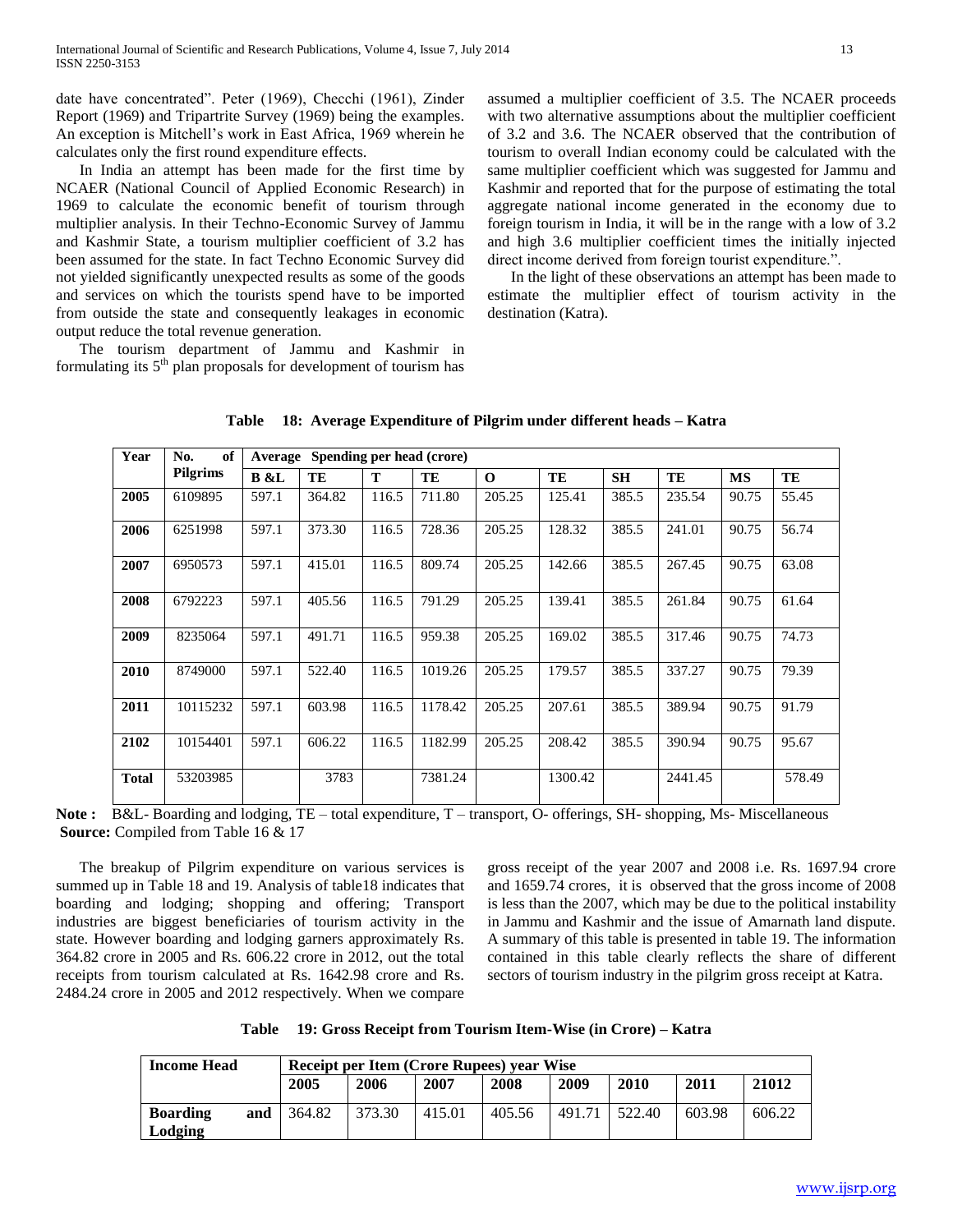| <b>Transportation</b> | 711.80  | 728.36  | 809.74  | 791.29  | 959.38 | 1019.26 | 1178.42 | 1182.99 |
|-----------------------|---------|---------|---------|---------|--------|---------|---------|---------|
| <b>Offering</b>       | 125.41  | 128.32  | 142.66  | 139.41  | 169.02 | 179.57  | 207.61  | 208.42  |
| <b>Shopping</b>       | 385.50  | 241.01  | 267.45  | 261.84  | 317.46 | 337.27  | 389.94  | 390.94  |
| <b>Miscellaneous</b>  | 55.45   | 56.74   | 63.08   | 61.64   | 74.73  | 79.39   | 91.79   | 95.67   |
| Total                 | 1642.98 | 1527.73 | 1697.94 | 1659.74 | 2012.3 | 2137.89 | 2471.74 | 2484.24 |

 **Source:** Compiled from tables 18

 Gross income generated by Pilgrimage tourism (Mata Vaishno Devi) on the basis of data given in table 20 as collected by the Researcher with multiplier values of 3.2 and 3.6 has been

estimated for the year 2005 to 2012. The gross income created in different components of tourism industry year wise is put into table 20.

| <b>Income</b>    |      |                |      |           | Gross Income with Multiplier value of |              |       |           |           |                |                |           |          |           |                             |           |
|------------------|------|----------------|------|-----------|---------------------------------------|--------------|-------|-----------|-----------|----------------|----------------|-----------|----------|-----------|-----------------------------|-----------|
| Head             |      |                |      |           |                                       |              | 3.2   |           | 3.6       |                |                |           |          |           |                             |           |
|                  | 2005 | 2006           | 2007 | 2008      | 2009                                  | 2010         | 2011  | 2012      | 2005      | 2006           | 200            | 2008      | 2009     | 2010      | 2011                        | 2012      |
|                  |      |                |      |           |                                       |              |       |           |           |                | 7              |           |          |           |                             |           |
| <b>Boarding</b>  | 1167 | 1194           | 132  | 1297      | 1573                                  | 1671.        | 1972. | 1939      | 1313      | 1343           | 149            | 1460      | 1770     | 1880      | 2174.                       | 2182      |
| and              | .4   | .6             | 8.1  | .8        | .5                                    | 7            | 7     | $\Omega$  | $\cdot$ 4 | .9             | 4.1            | .0        | $\cdot$  | .4        | 3                           | .4        |
| Lodging          |      |                |      |           |                                       |              |       |           |           |                |                |           |          |           |                             |           |
| <b>Transport</b> | 227. | 233.           | 259. | 253.      | 3070                                  | 3261.        | 3770. | 3785      | 256.      | 262.           | 291.           | 284.      | 3453     | 3669      | 4242.                       | 4258      |
| ation            | 8    |                |      | 22        | .0                                    | 6            | 9     | .6        | 3         | $\mathfrak{2}$ | 5              | 9         | .8       | $\cdot$ 3 | $\mathcal{F}$               | $\cdot^8$ |
|                  |      |                |      |           |                                       |              |       |           |           |                |                |           |          |           |                             |           |
| <b>Offering</b>  | 401. | 410.           | 456. | 446.      | 540.                                  | 574.6        | 664.4 | 666.      | 451.      | 462.           | 513.           | 501.      | 608.     | 646.      | 747.4                       | 750.      |
|                  | 3    | 6              | 5    | 11        | 9                                     |              |       | 9         | 5         | $\Omega$       | 6              | 9         | 5        | 5         |                             | 3         |
|                  |      |                |      |           |                                       |              |       |           |           |                |                |           |          |           |                             |           |
|                  | 753. | 771.           | 857. | 837.      | 1015                                  | 1079.        | 1274. | 991.      | 847.      | 867.           | 964.           | 942.      | 1142     | 1214      | 1403.                       | 1407      |
| <b>Shopping</b>  | 7    | $\overline{c}$ | 4    | 89        | .9                                    | 3            | 8     | 8         | 9         | 6              | $\overline{7}$ | 6         | .9       | $\cdot$   | 8                           | .4        |
|                  |      |                |      |           |                                       |              |       |           |           |                |                |           |          |           |                             |           |
| <b>Miscellan</b> | 177. | 181.           | 201. | 197.      | 239.                                  | 254.0        | 293.7 | 306.      | 199.      | 204.           | 227.           | 221.      | 269.     | 285.      | 330.4                       | 344.      |
| eous             | 4    | 6              | 8    | 25        |                                       |              |       |           | 6         | 3              |                | 9         | $\Omega$ | 8         |                             | 4         |
| <b>Total</b>     | 2727 | 2791           | 310  | 3032      | 6439                                  | 6841.        | 7976. | 7689      | 3068      | 3140           | 349            | 3411      | 7244     | 7696      | 8898.                       | 8943      |
|                  | .6   | .1             | 2.9  | $\cdot$ 3 | $\cdot$                               | $\mathbf{2}$ | 5     | $\cdot$ 4 | .7        | .00.           | 1.0            | $\cdot$ 3 | .4       | $\cdot$   | $\mathcal{D}_{\mathcal{L}}$ | $\cdot$ 3 |
|                  |      |                |      |           |                                       |              |       |           |           |                |                |           |          |           |                             |           |

**Table 20: Gross Income in different sectors of Tourism industry (in Crore) – Katra**

**Source:** compiled from table No 19

 The table 20 shows that the income generated by pilgrimage tourism (Mata Vaishno Devi) with multiplier co-efficient 3.2 and 3.6, constituted range between 10 percent to 23 percent and between 13 percent to 27 percent of Gross Net State Domestic Product advance estimate at Rs. 23292.21; Rs. 36918.83 crore

## **3.1 Temporal variations in gross income of pilgrimage tourism at Vashino Devi**

(Digest of Statistics 2011-12) in the year 2004-05 and 2011-12 respectively. This table also shows that the boarding and lodging stand top position of the total income generated by pilgrimage tourism at Katra followed by the shopping and offering during the study period.

 The temporal variation in the total income from the pilgrimage tourism has been calculated and documented (Table 21) on the basis of field survey.

| S.No | Years | <b>Gross Income</b> |
|------|-------|---------------------|
|      |       | (Rs. in crore)      |
|      | 2005  | 1642.98             |
| ി    | 2006  | 1527.73             |
| 3    | 2007  | 1697.94             |
|      | 2008  | 1659.74             |
| 5    | 2009  | 2012.30             |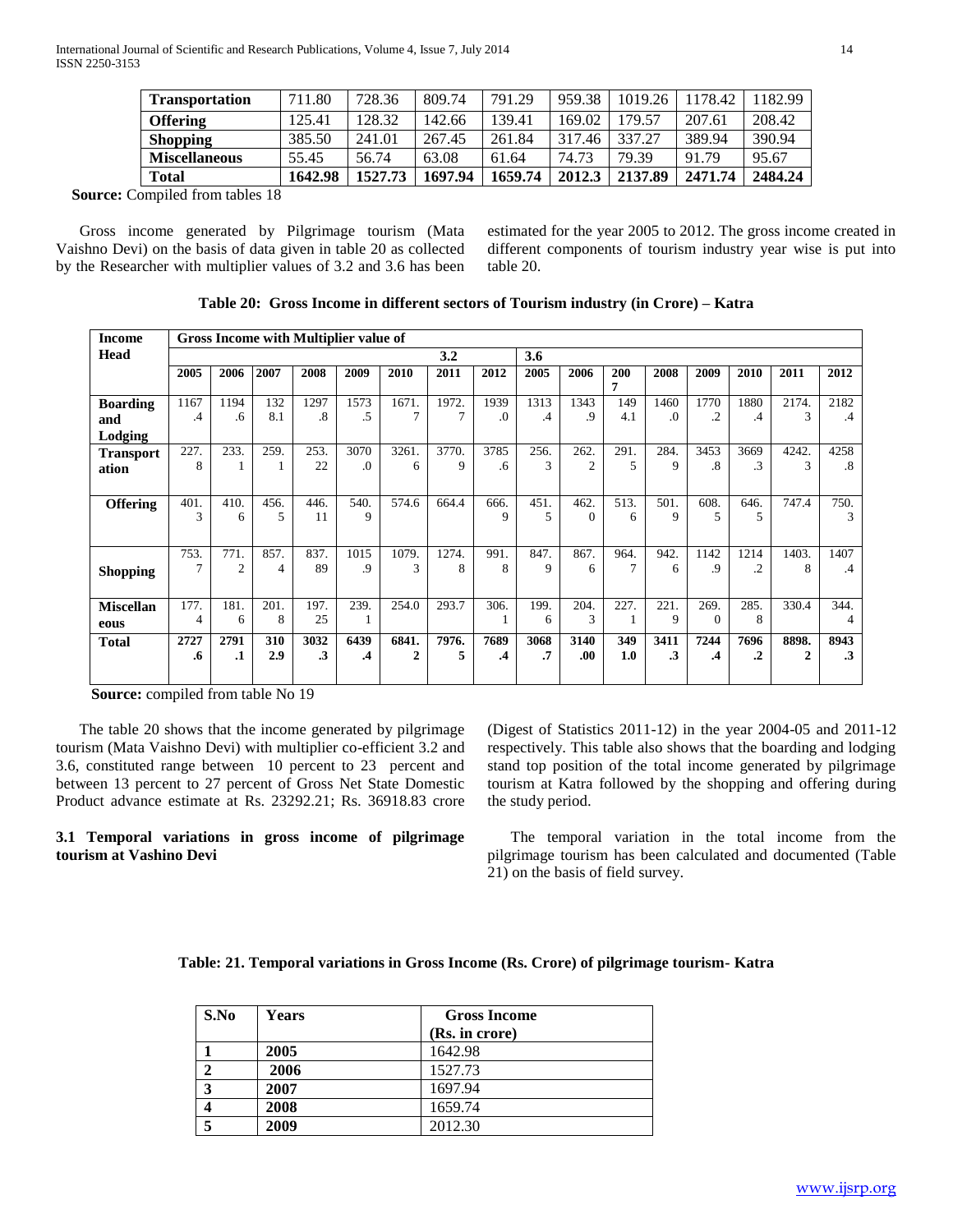| o | 2010         | 2137.89  |
|---|--------------|----------|
|   | 2011         | 2471.74  |
| O | 2012         | 2484.24  |
|   | <b>Total</b> | 15634.56 |

**Source:** Compiled from tables Number: 18.

 A brief look of table 21 demonstrates the temporal variation in the gross income from the pilgrimage tourism in crores for the years 2005-2012. The table further reveals that Mata Vaishno Devi earned Rs 15634.56 crores since 2005 to 2012. The table further reveals the year-wise income variation from the study area.

**3.2 Share of pilgrimage tourism of Mata Vashino Devi in the economy of Jammu and Kashmir**

Tourism is the backbone of the Jammu and Kashmir economy, because the state Jammu and Kashmir is bestowed with countless God gifted features and Pilgrimage is one of them, the land of Jammu and Kashmir is known as land of Walis (Saints). So the pilgrimage tourism plays a vital role in the development of economy of Jammu and Kashmir. The given data collected by the researcher from field survey and presented in the table 22 gives a full account of share of pilgrimage tourism in the economy of the state.

#### **Table 22. Share of Pilgrimage tourism in the Economy of Jammu and Kashmir**

| Years   | <b>Gross Receipt (Rs in</b><br>crore) | <b>Net</b><br><b>Product</b><br>state<br><b>Domestic</b><br>(Rs in crore) | Share (in $%$ age) |
|---------|---------------------------------------|---------------------------------------------------------------------------|--------------------|
|         |                                       |                                                                           |                    |
| 2004-05 | 1642.98                               | 23292.21                                                                  | 7.05               |
| 2005-06 | 1527.73                               | 24371.09                                                                  | 6.70               |
| 2006-07 | 1697.94                               | 25794.32                                                                  | 6.58               |
| 2007-08 | 1659.74                               | 27387.31                                                                  | 6.06               |
| 2008-09 | 2012.30                               | 29102.03                                                                  | 6.91               |
| 2009-10 | 2137.89                               | 30513.15                                                                  | 7.01               |
| 2010-11 | 2471.74                               | 32507.00                                                                  | 7.60               |
| 2011-12 | 2484.24                               | 34491.69                                                                  | 7.20               |

**Source:** 1. Compiled from table 21

2. Digest of Statistics 2011-12.

 A study of table 22 shows the share of pilgrimage tourism in the economy of Jammu and Kashmir in percentage. The study reveals that out of the Net State Domestic Product (NSDP) Rs 23292.21 crores and the gross receipt from the Holy shrine of Mata Vashino Devi is about Rs 1642.98 crores respectively which account for 7.05 percent in the economy of Jammu and Kashmir in the year 2005. The table further reveals that there is a fluctuating trend in the percentage share of pilgrimage tourism from the years 2005-2012. But overall picture shows a different trend that is Net State Domestic Product is increasing from Rs 23292.21 crores in the2004- 05 to Rs 34491.69 crores in the year 2011-12. The gross receipt Vashino Devi is showing rising trend during the whole study period. This area has a great potential for the more development tourism related activities like development of tourist circuits, amusement parks in the surrounding of Katra Town which will attract the tourist for a longer stay in Jammu region.

#### V. CONCLUSION AND SUGGESTIONS

 The research firmly signifies that the pilgrimage tourism is the life line of Jammu region particularly at the holy shrine of Mata Vashino Devi which is an out most pilgrimage destination. Katra town is a transit camp for the pilgrims to Mata Vashino Devi. The town reflects a great change in respect of its land use pattern, demographic setup, cultural milieu and the overall economic scenario. The result of the study also shows that the income generated by pilgrimage tourism (Mata Vaishno Devi) with multiplier co-efficient 3.2 and 3.6, constituted range between 10 percent to 23 percent and between 13 percent to 27 percent of Gross Net State Domestic Product advance estimate at Rs. 23292.21; Rs. 36918.83 crore (Digest of Statistics 2011-12) in the year 2004-05 and 2011-12 respectively. The share of holy shrine in the economy of state ranges from 6 percent to 9 percent per financial year. This share may be increased many fold if the government encourage the pilgrims to stay longer in Jammu by fully exploring and utilizing the tourism potential in the area. It